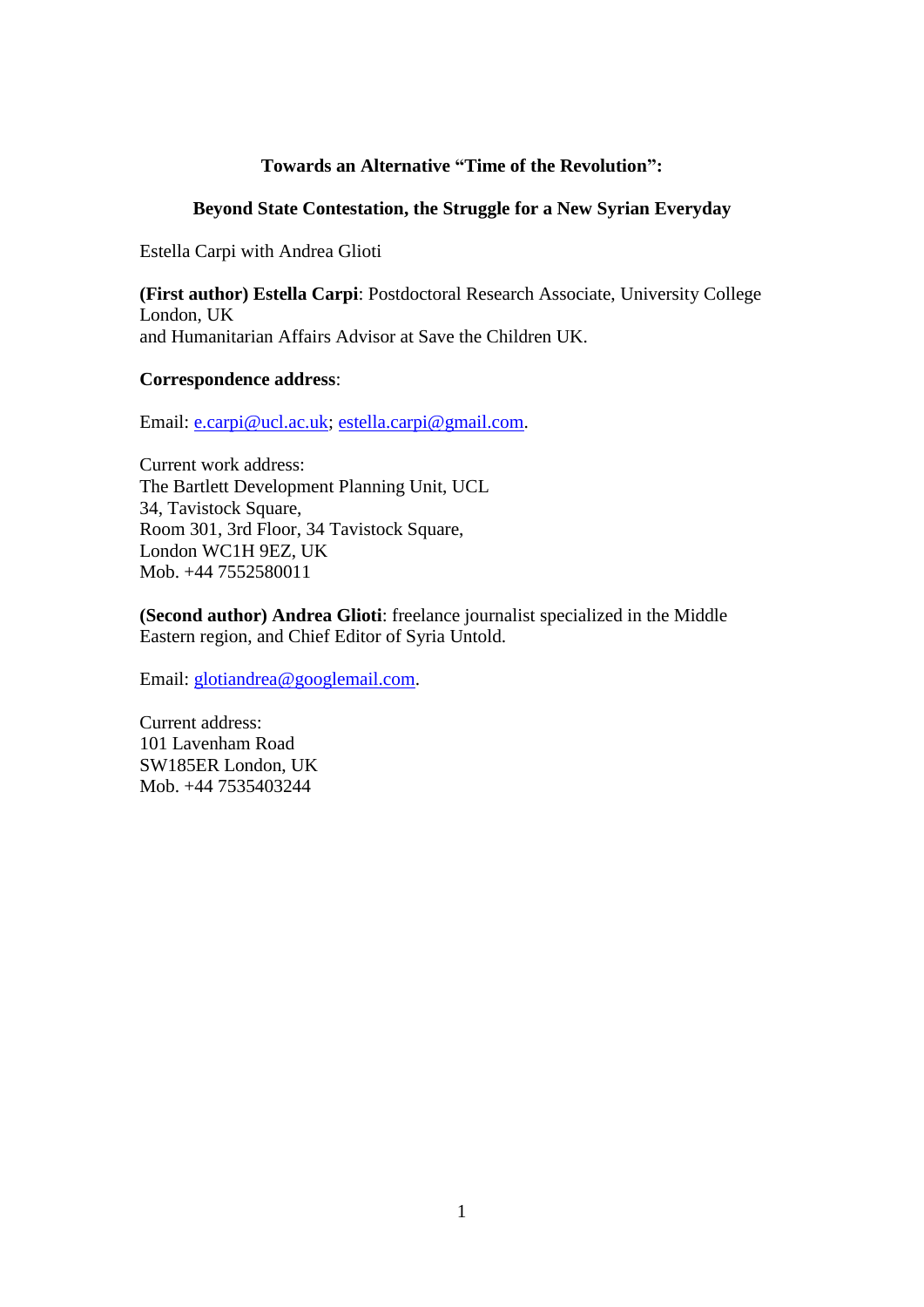#### **Abstract**

The convoluted relationship between the state and citizens in conflict-ridden Syria has often been neglected in favor of more simplistic interpretations of state actions and citizens' responses, imagined and constructed through a rigid binary of dissent and consent. This paper seeks to foreground a textured analysis of the space between citizens' outright rejection of state authority and staunch loyalty to the Asad regime. Emphazising the way the state has regulated and controlled spaces for personal aspirations and material means of survival or empowerment, it unearths how such power effects resonate differently in people's everyday lives since the crisis began. Drawing on ethnographic insights from Syrian refugees in Lebanon and Syrian Kurds in northeastern Syria, this paper advocates, first, for an understanding of state, society, and political opposition as relational processes. Secondly, it draws on Syrian intellectual Omar Aziz's theory of "time of the revolution" and "time of power" in a bid to identify the limitations of contemporary strategies of political contestation, as well as the difficulties opponents face in trying to create an everyday life other than the one engineered by the ruling state.

**Keywords:** Stateness; Everyday life; Technology of contestation; Syrian revolution; Syrian Kurdistan; Syrian refugees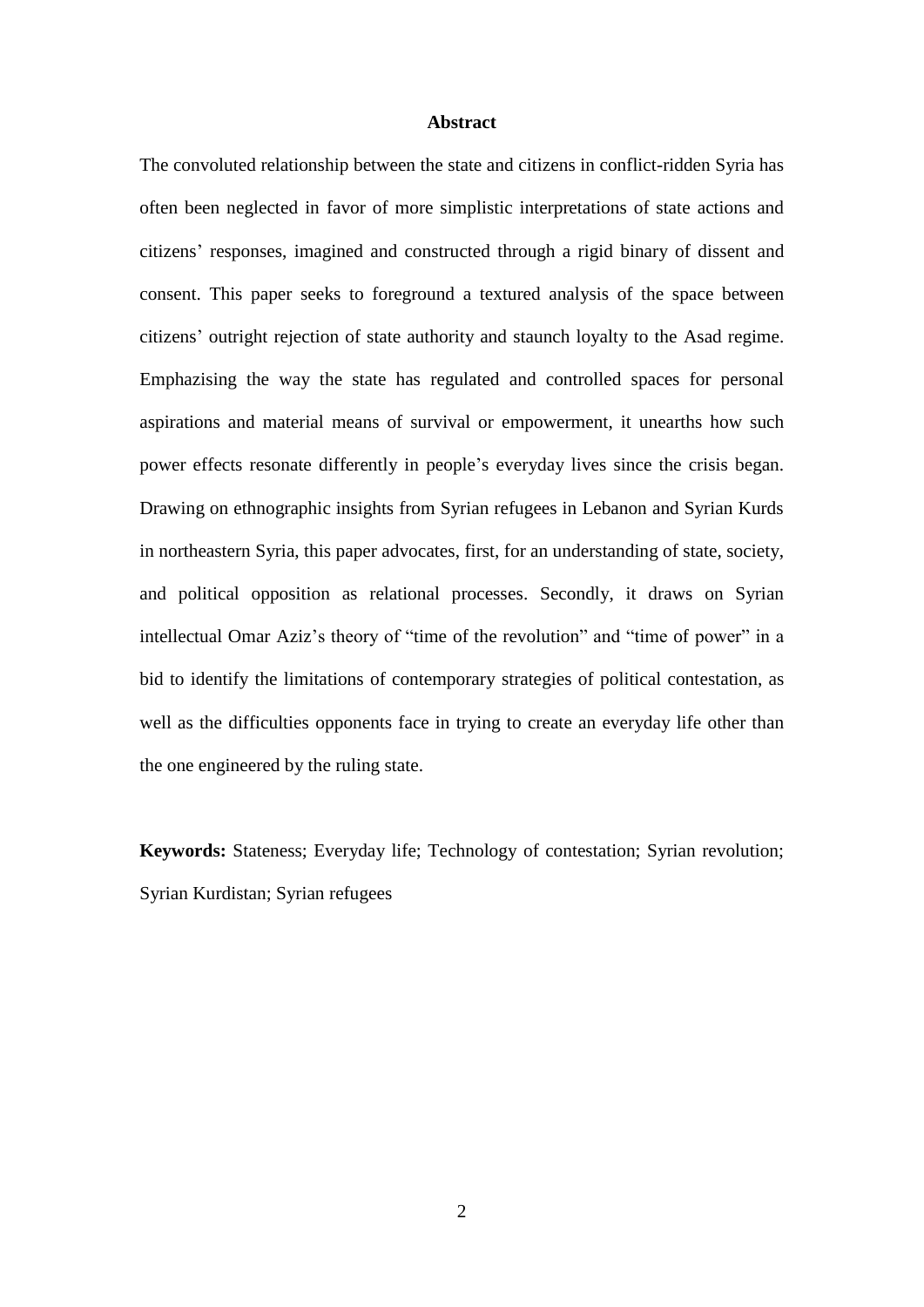#### **1. Introduction**

<u>.</u>

Building on literature that foregrounds contradictory representations of nationhood<sup>1</sup> and the fuzzy lines of demarcation between private and public, state and society, compliance and resistance,<sup>2</sup> this article inquiries the layered processes of contemporary technologies of contestation in Syria, and suggests a partial explanation for their (present) failure and for a social revolution which went missing. We formulate the latter by drawing on the Foucauldian notions of "technologies of production" and "technologies of power",<sup>3</sup> meaning strategies that enable individuals and groups to produce and transform things and orders, and that help to shape their conduct in such a way that the ruling power is efficaciously resisted and subverted. Scholarly discussions around the difficulties and contradictions underlying the process of contesting the state and advancing revolutionary claims remain unsatisfying. Furthermore, most media accounts focusing on state (in)capacity as well as "abused theories of failing states"<sup>4</sup> have progressively marginalized discussions about the muddled relationship between consent and dissent, people's attitude of "adhesion" to power,<sup>5</sup> as well as the sometimes-diverging ways in which societies and states are thought and practiced.

<sup>&</sup>lt;sup>1</sup> M. Herzfeld (2004) *Cultural Intimacy: Social Poetics in the Nation-State* (New York and London: Routledge).

<sup>&</sup>lt;sup>2</sup> A. Mbembe (2001) On the Postcolony (Berkeley, CA: University of California Press); L. Wedeen (1999) Ambiguities of Domination. Politics, Rhetoric, and Symbols in Contemporary Syria (Chicago, IL: University of Chicago Press); L. Wedeen (2013) Ideology and Humor in Dark Times: Notes from Syria, *Critical Inquiry,* 39, pp. 841-873; B. Haddad (2012) Business Networks in Syria: the Political Economy of Authoritarian Resilience (Stanford, CA: Stanford University Press).

<sup>3</sup> F. Foucault, L. H. Martin et al. (1988) *Technologies of the Self: a Seminar with Michel Foucault* (London: Tavistock).

<sup>4</sup> C. T. Call (2008) The Fallacy of the Failed State, *Third World Quarterly,* 29 (8), pp. 1491-1507.

<sup>5</sup> P. Freire (1993) *Pedagogy of the Oppressed* (London: Penguin Books), p.19.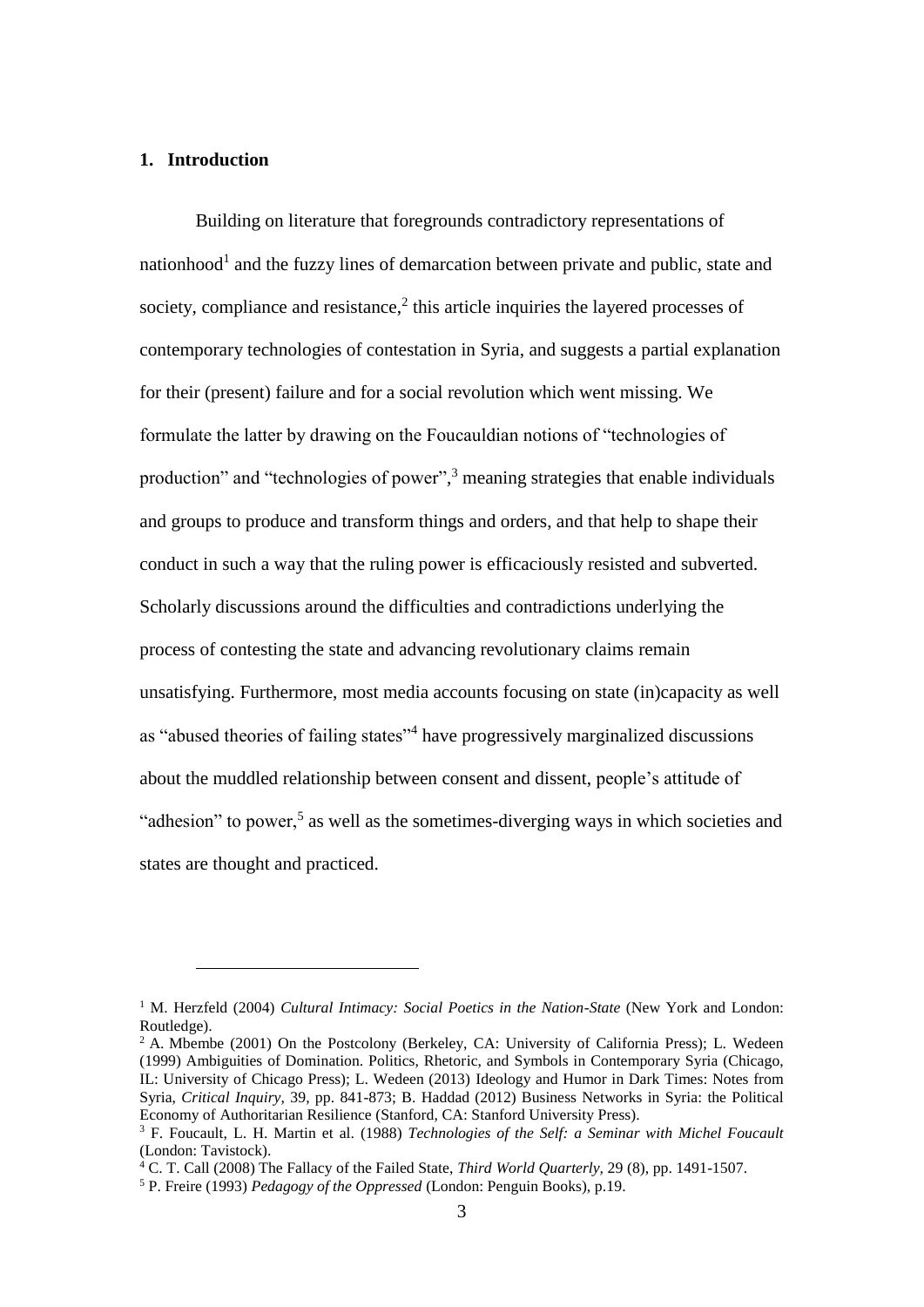Rather than engage with the endless ways in which the Syrian state can be understood and reconceptualized in light of international scholarship, we instead investigate the controversial relationships that citizens from a variegated middle social class - who define themselves as "political opponents" and actively took part in the street protests in Syria - have sometimes continued to weave with the Syrian government in order to fulfill their personal ambitions, achievements, or, more simply, material needs. Even though here all grouped into the analytical category of "opponents", no cohesion and homogeneity is presumed behind their will and their discourse of opposing the state, nor behind an internally articulated government power structure. <sup>6</sup> The people who have been sampled are those who shared contradictory stories that connect their lives to the government, while using the "public transcript"<sup>7</sup> of revolutionary politics.

This inquiry into the everyday failures of anti-state contestation nonetheless still corroborates the argument that the state—and political authority in general—is a contingent construct, one that we can acknowledge only through its power effects.<sup>8</sup> This understanding of power has not, however, been well employed in the discussion of civil wars and conflicts.<sup>9</sup> Notwithstanding, the state will still partially be employed in this article as a self-standing entity in reflection to the common feeling and belief of the interviewees of thinking and acting *outside of* it.

<u>.</u>

<sup>6</sup> R. Hinnebusch (2011) The Ba'th Party in Post-Ba'thist Syria: President, Party, and the Struggle for Reform, *Middle East Critique*, 20 (2), pp. 109-125.

<sup>7</sup> J. C. Scott (1990) *Domination and the Arts of Resistance. Hidden Transcripts* (New Haven and London: Yale University Press).

<sup>8</sup> T. Mitchell (1991) The Limits of the State: Beyond Statist Approaches and Their Critics, *The American Political Science Review,* 85 (1), pp. 77-96.

<sup>&</sup>lt;sup>9</sup> B. Eng & J. C. Martinez (2017) Struggling to Perform the State: The Politics of Bread in the Syrian Civil War, *International Political Sociology,* pp. 1-18.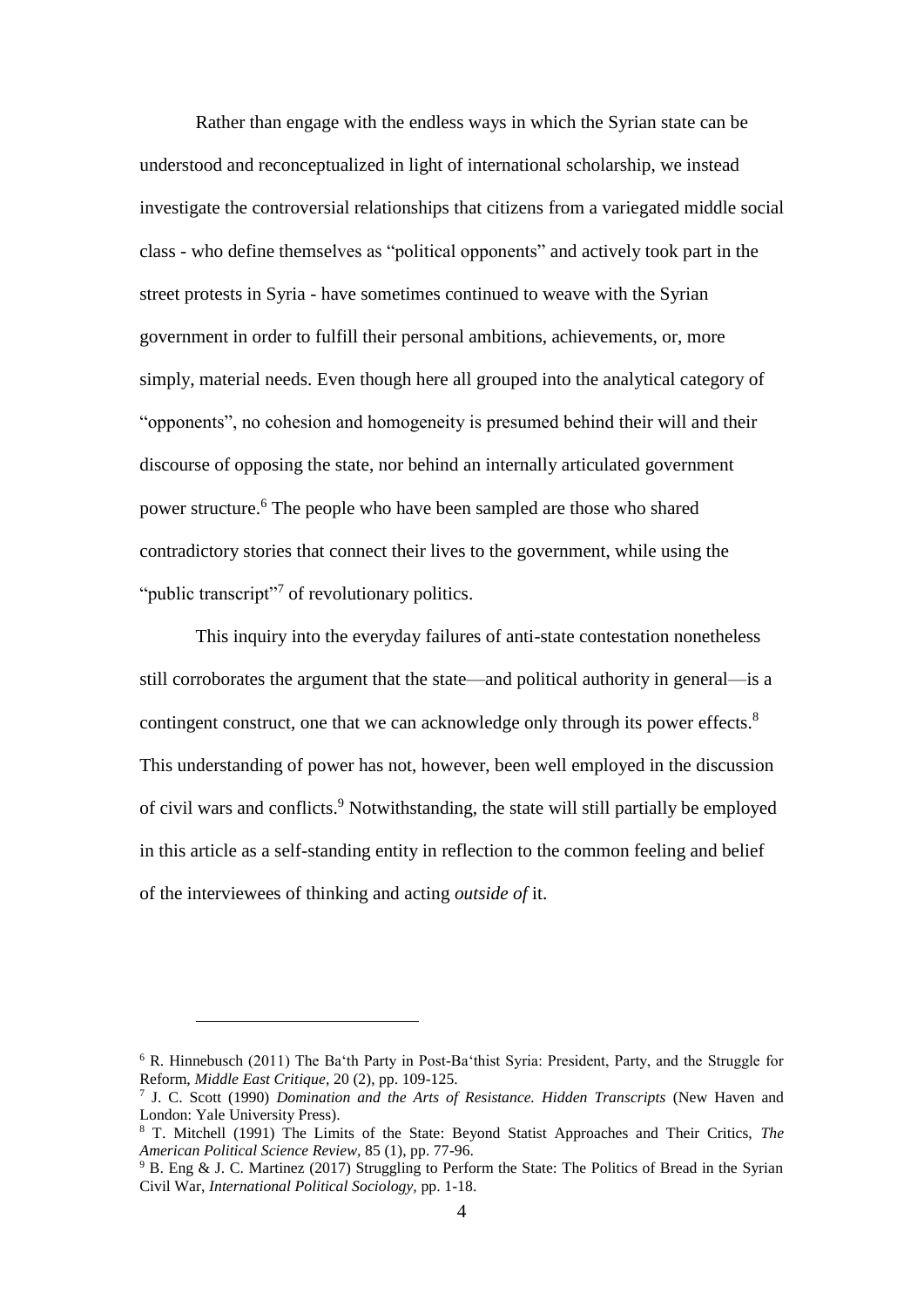By drawing connections between state strategies and the intimacy of everyday social life, $^{10}$  we identify in this article the terrain on which ordinary citizens continually negotiate their relationship with the state as they struggle to survive, to preserve their feeling of national belonging and sameness, of being "patriotic and rebellious at the same time".<sup>11</sup> We illustrate these relationships by examining the narratives provided by Syrian refugees who relocated throughout Lebanon immediately after the spring 2011 uprising and the subsequent state repression, and who still claim a relationship with the state and ordinary life in Syria. We also analyze accounts collected throughout 2013 from Syrian Kurdish political opponents inhabiting the Jazira region in northeastern Syria, while war was raging at full scale in most of the country. These accounts, we argue, demonstrate the complex way local actors have come to think about the state, its repressiveness, and the regime's survival, as a result of the uprising and the complex civil war - and regional war by proxy - that followed.<sup>12</sup> Even though identifying the specific reasons behind people's choices falls outside of the scope of this article, we aim to surface people's acts that undeliberately accommodated the power structure<sup>13</sup> and ended up being ineffective in challenging domination. This points to the consistency-divide dilemma between human consciousness and practical action.<sup>14</sup> While we will not argue that the Syrian revolution has simply been "armchaired" and turned into a mere illusion, we maintain that effectively fighting for a full liberation cannot be a gift bestowed by revolutionary leaders - who are often said to be missing in the Syrian process - but it

<sup>10</sup> Mbembe, *On the Postcolony*; Herzfeld, *Cultural Intimacy: Social Poetics in the Nation-State*.

<sup>11</sup> Herzfeld, *Cultural Intimacy: Social Poetics in the Nation-State*, p. 91.

<sup>12</sup> C. Phillips (2015) Sectarianism and Conflict in Syria, *Third World Quarterly*, 36 (2), pp. 357-376.

<sup>&</sup>lt;sup>13</sup> A. Bayat (2000) From 'Dangerous Classes' to 'Ouiet Rebels'. Politics of the Urban Subaltern in the Global South, *International Sociology*, 15 (3), pp. 543.

<sup>14</sup> A. Giddens (2000) *Sociology* (Oxford: Polity Press).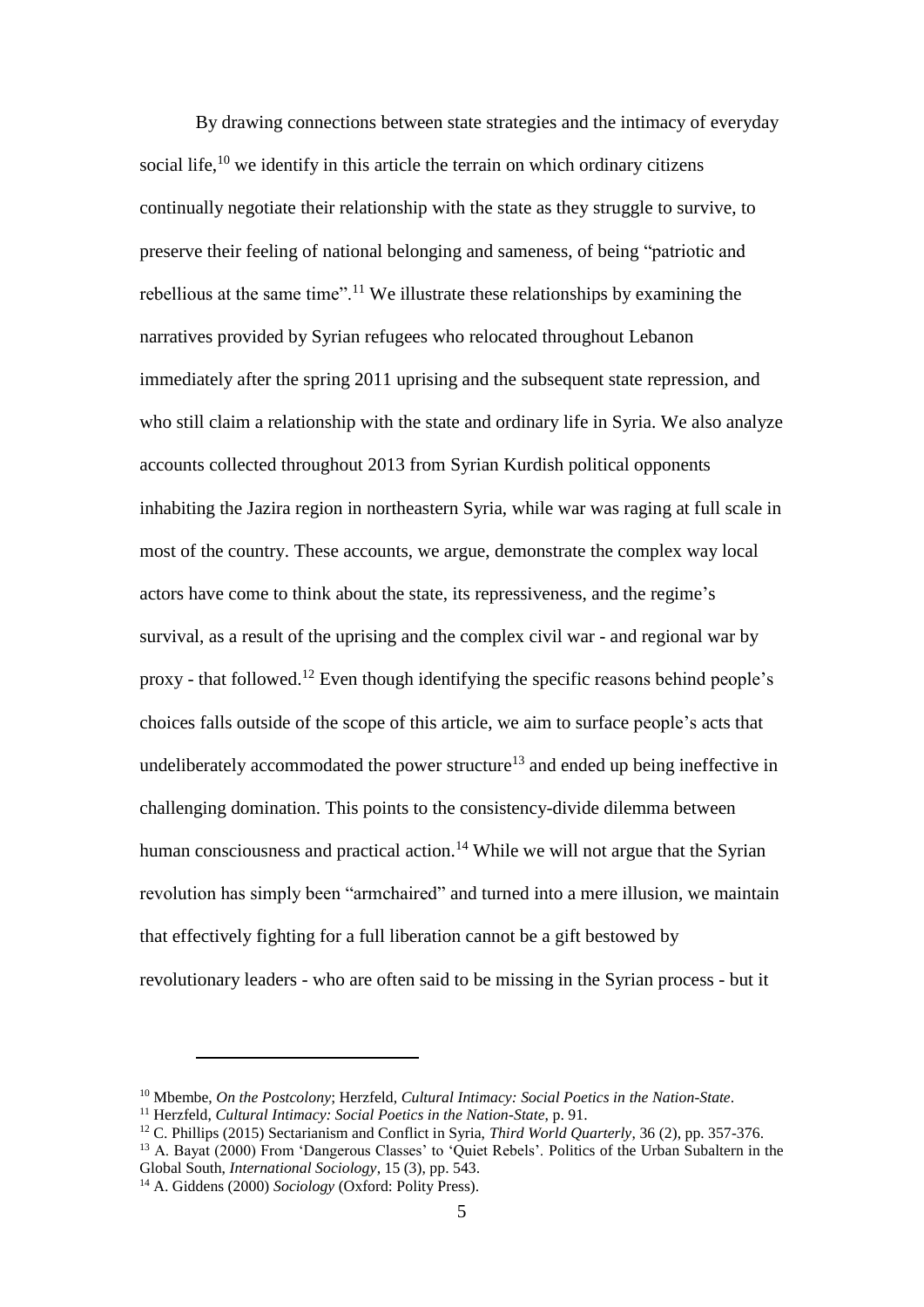rather resides in "the *continuing* aspect of liberating action". <sup>15</sup> This article provides empirical evidence of the weak and scant character of the latter by focusing only on some segments of a vast and variegated political opposition.

In contrast to discourses about the strength or weakness of the Syrian state that get amplified in the media,<sup>16</sup> we are interested in discussing how social opposition to the regime is produced and contradicted. Such contradictions point to unsuccessful social strategies of political contestation, as they either undermine or hamper the efforts of social movements to promote and materially create change. In this sense, the Syrian case can function as a universal paradigm of technologies of contestation in crisis. These everyday contradictory practices of contestation are inherent in the ambiguity of any political process, and influence and relate to state institutions.

In this article, we operationalize the "state effects" concept<sup>17</sup> in the phenomenological encounter between the state and its opponents, to illustrate how the state remains both salient and elusive when we come to analyze the social processes which the state regularly governs and controls. To a certain extent, the state *becomes* such social processes. By drawing on this theoretical approach, the *de facto* ambivalence of some segments of the political opposition in the Syrian conflict is emptied of human intentions and finally tackled with radical empiricism, which suspends any ethical judgment. The epistemology that underpins (presently) failing contestation strategies reasserts the theoretical inevitability of blurring the boundary between the state and society<sup>18</sup> and problematizes an otherwise dichotomized political scenario.

<u>.</u>

<sup>15</sup> P. Freire (1993) *Pedagogy of the Oppressed* (London: Penguin Books), p.112.

<sup>16</sup> A. Pfeffer (2016) ISIS Flourishes in Failed States: Syria, Iraq, Libya and Now Belgium, *Haaretz.*

 $17$  Mitchell, The Limits of the State: Beyond Statist Approaches and Their Critics.

<sup>&</sup>lt;sup>18</sup> Mitchell, The Limits of the State: Beyond Statist Approaches and Their Critics.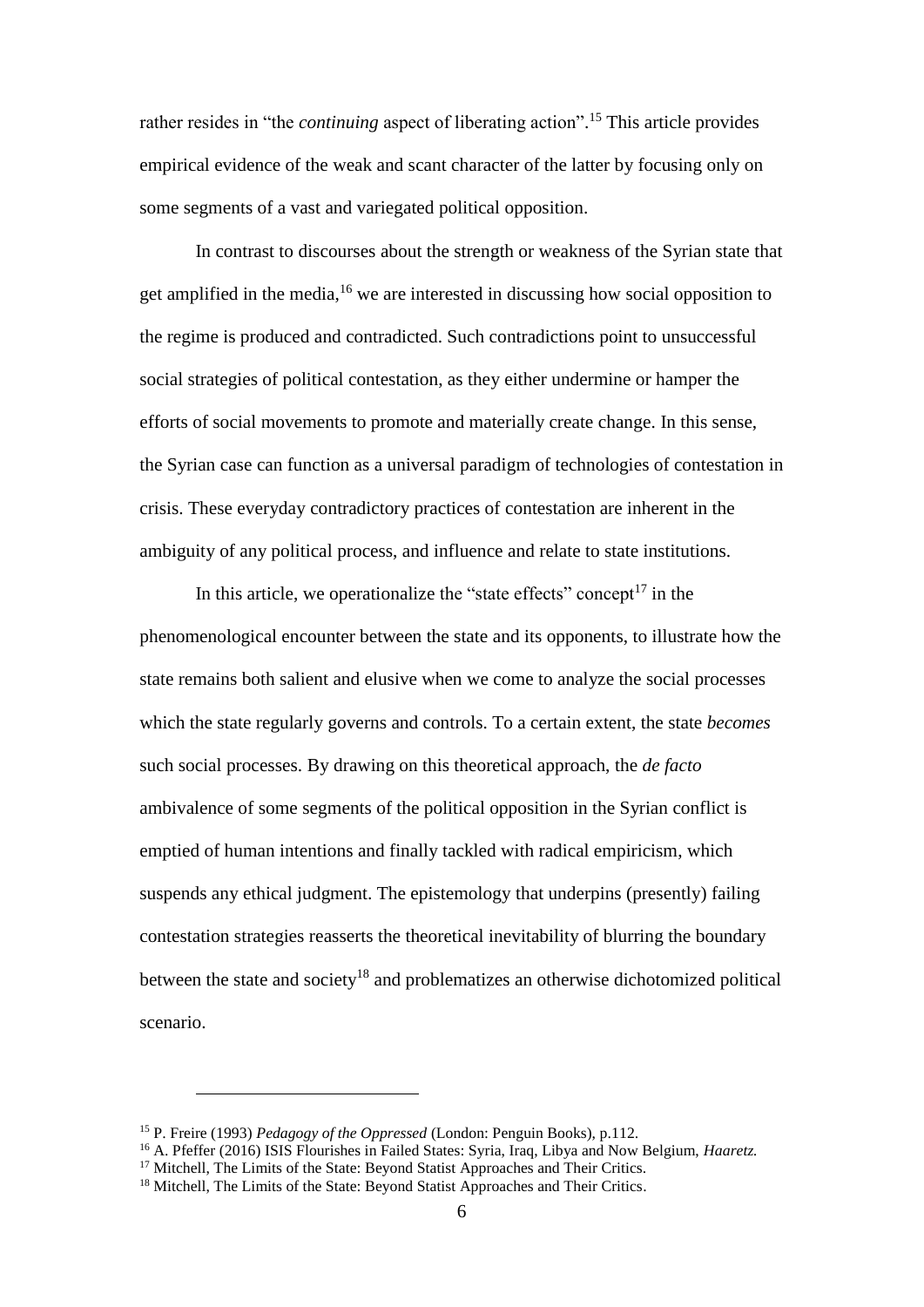#### **2. Everyday Life at War: The Ubiquity of "Stateness"**

The state in Syria can still be viewed as a sovereign apparatus as long as it organizes and monitors health care, education, economic activities, imprisonment, and gate-keeps international aid distribution and the humanitarian agencies on the ground.<sup>19</sup> The surviving state authority thus derives part of its capacity from welfare provision, which, as we will illustrate, is able to produce "multiple effects on people's everyday lives".<sup>20</sup>

Although this article does not seek to illustrate how citizens' behaviors and perceptions affect state institutions and public policy, the line between civil society and the state does not exist, $2<sup>1</sup>$  nor can society and state be neatly differentiated: discussing one side of the picture simultaneously sheds light on the other side. The state, in fact, cannot maintain absolute autonomy itself, $2<sup>2</sup>$  and should rather be described as an unbounded terrain of powers, techniques, discourses, rules, and practices.<sup>23</sup> Given these conditions, the Syrian state acquires indirect social meanings through the contradictory ways in which the Syrian people deal with such state techniques and in which the state attempts to preserve rules and practices in the face of an unprecedented decline of governance.

The accounts of Syrian opponents that we explore here shed light on the problematic contestation strategies that attempt to slip out of the way the Asad regime has managed and controlled everyday time and space for decades.

<sup>&</sup>lt;sup>19</sup> Eng & Martinez, Struggling to Perform the State: The Politics of Bread in the Syrian Civil War. <sup>20</sup> Mbembe, *On the Postcolony*.

<sup>21</sup> B. Aretxaga (2003) Maddening States, *Annual Review of Anthropology,* 32, p. 398.

<sup>22</sup> Haddad, Business Networks in Syria: the Political Economy of Authoritarian Resilience.

<sup>23</sup> W. Brown (1995) *States of Injury: Power and Freedom in Late Modernity* (Princeton, NJ: Princeton University Press), p. 174.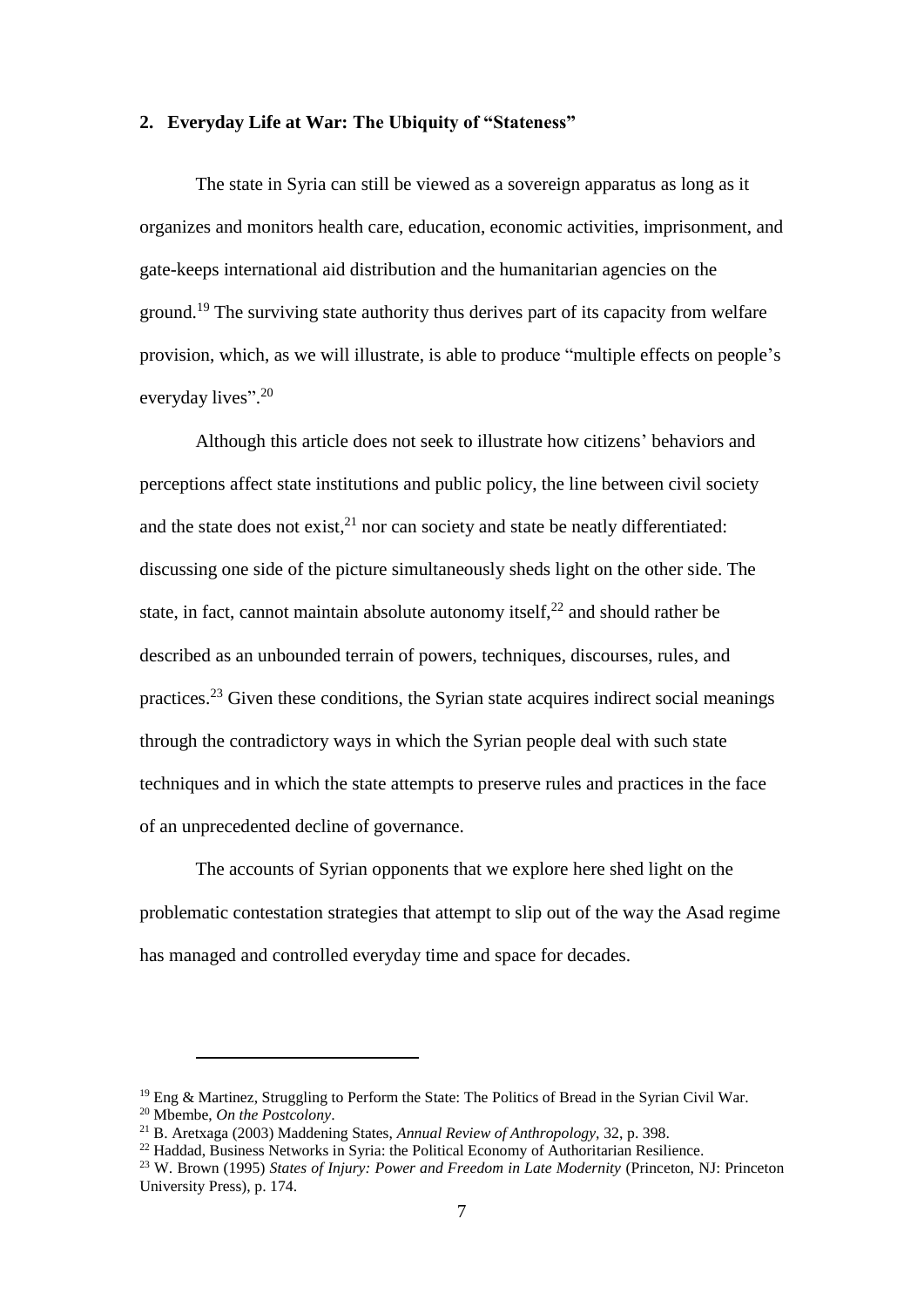One example of such a technology of contestation is the decision of the  $\text{PYD}^{24}$ (Democratic Union Party) to let Syrian Kurdish citizens vote in the 2014 presidential elections exclusively in the polling stations of al-Hasake and al-Qamishli. This episode points to how alternative forms of statehood on the ground, claiming independence from the central state, have the potential to affect individual perceptions of identity. Kurds who desired to vote as Syrian citizens were thus no longer allowed to do it in their town of residence.<sup>25</sup> In this specific case, it is the emergent Kurdish authority (the *de facto* autonomous region of Western Kurdistan, named "Rojava") that exercises actual power over people's rights and opportunities in their own territory. It does this by inducing local citizens to perceive their own identity no longer as Syrian, but as exclusively Kurdish, whatever their political stance towards the Syrian government.

Oil resources management exemplifies the complex nature of sovereignty over economic capital in the ongoing Syrian conflict, another aspect of the fraught relationship of state and society in the country. As soon as it seized most of the oil fields in compliance with the central government's consensus, the PYD clearly admitted the necessity of continuing to pump crude oil towards the regime's refineries.<sup>26</sup> The central government had initially bribed several factions of the Syrian Arab opposition to protect the oil pipelines in the regime-controlled regions.<sup>27</sup> These agreements evolved into proper deals where oil was sold in return for government-

<sup>&</sup>lt;sup>24</sup> The Syrian branch of Turkey's Kurdistan Workers' Party (PKK) led by Abdullah Ocalan.

 $25$  Local residents of Rojava mention that the Syrian government had provided them with the possibility of voting via Whatsapp for the 2014 residential elections (Informal conversation with Syrian journalist Bahzad Hamo, March 6, 2017; the news is also reported on *al-Araby al-Jadeed*, June 4, 2014, available online at: [https://goo.gl/eF8wLH\)](https://goo.gl/eF8wLH).

<sup>26</sup> A. Glioti (2013) Syrian Oil Becomes Fault Line in War, *Al Monitor.*

<sup>27</sup> Glioti, Syrian Oil Becomes Fault Line in War.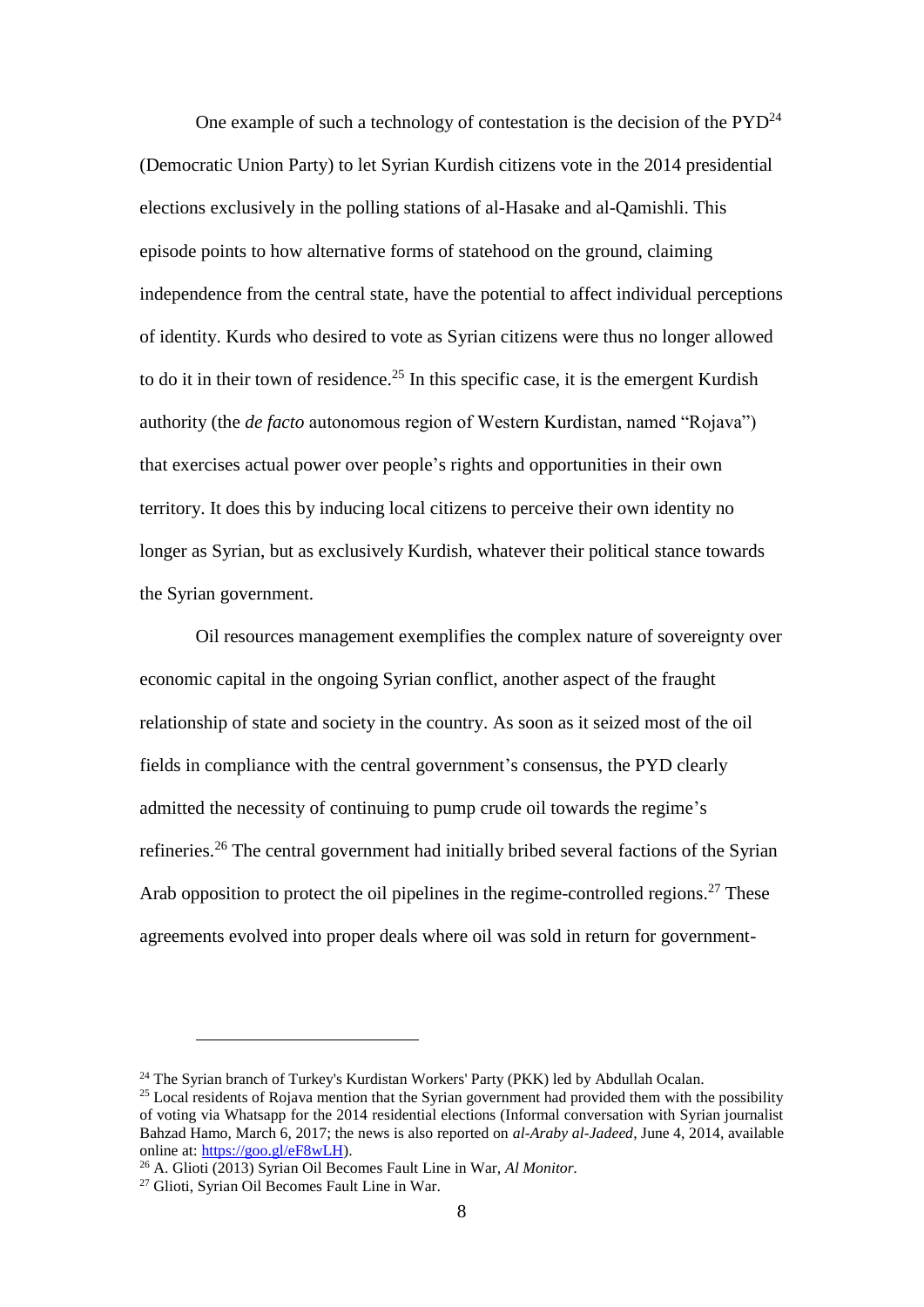supplied electricity.<sup>28</sup> Even the so-called "Islamic State" reportedly came to terms with the Asad regime by selling oil through the regime's middleman George Haswani, who consequently became a target of European Union sanctions in March 2015.<sup>29</sup>

As Ann Stoler has argued, state power effects go far beyond geopolitical domination or economic exploitation and inequality. <sup>30</sup> Such effects "lie in the details<sup>331</sup> of everyday life. They leave room for the reproduction of state power in people's decisions and acts and for compliance with how the state has organized and controlled time and space, which is what ultimately counts politically.<sup>32</sup>

In this article, we analyze "everydayness" by embracing the conception of everyday life as the unique site where the encounter between the Syrian state, the protestors, and the authors takes place, rather than a cultural object that can merely be studied.<sup>33</sup> Furthermore, studying everydayness in relation to "stateness" commonly meant as the ontological state of the State—is a way of understanding the impact of ideology and power on lived space, and of connecting interrelated systems that might otherwise appear to be distinct. We therefore concentrate on routines, regularities in social behaviors, and on what happens or does not happen when these "implicit rules" are broken.<sup>34</sup>

<sup>28</sup> B. Hubbard, C. Krauss & E. Schmitt (2014). Rebels in Syria claim Control of Resources, *The New York Times*.

<sup>29</sup> D. Blair (2015) Oil Middlemen between Syria and ISIL is New Target for EU Sanctions, *The Telegraph*.

<sup>30</sup> A. L. Stoler, C. McGranahan & P. C. Perdue (eds) (2007) *Imperial Formations* (Santa Fe, NM: SAR Press).

<sup>31</sup> C. Lutz (2008) Empire is in the Detail, *American Ethnologist*, 33 (4), pp. 593-611.

<sup>&</sup>lt;sup>32</sup> Wedeen, Ambiguities of Domination. Politics, Rhetoric, and Symbols in Contemporary Syria.

<sup>33</sup> M. De Certeau (1984) *The Practice of Everyday Life* (Berkeley: University of California Press).

<sup>34</sup> J. Moran (2005) *Reading the Everyday* (London, UK: Routledge).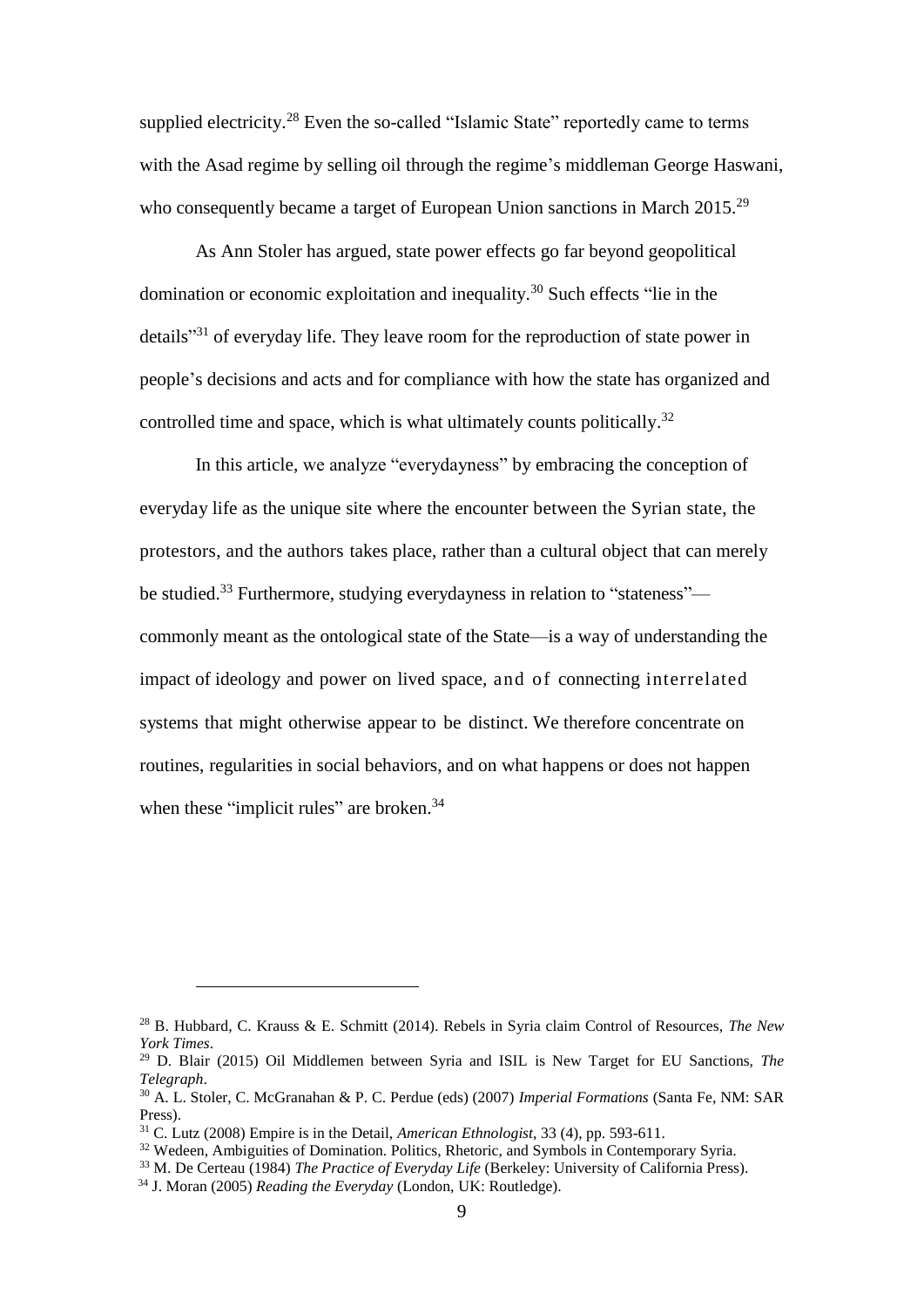#### **3. The Everydayness of State Power among Lebanon-Based Syrian Refugees**

The *de facto* survival of the Syrian state has not been the result of any deliberate moral recognition of the Asad government. As empirical evidence of this, the Syrian refugees we interviewed across Lebanon from 2011 to late 2013, who came predominantly from areas dominated by the political opposition, often suggested that the Syrian government's legitimacy was practically upheld through the diplomatic actions of foreign powers. As their accounts will emphasize, Syrian citizens themselves have echoed the survival of the state through their efforts to preserve their own life chances, professional achievements, or their desire to remain legal citizens despite their aversion to the government. In a nutshell, ordinary citizens saw no other alternative than to reconstruct everyday normalcy in a time of crisis.

In this regard, an international Syrian scholar has argued that citizens were in many ways nurturing the legitimacy of the central Syrian state: "At the end of the day, I can see why the revolution hasn't exactly taken off, when some Syrian opposition people I know haven't left their government positions." <sup>35</sup> Indeed, in such a generalized authoritarian environment, leaving government-related job positions would have been an oppositional act of protest taking on a collective character.<sup>36</sup> In our conversations, some foreign supporters of revolutionaries similarly reproached Syrians who had not broken off their relations with the state. The idea that the state is

<sup>35</sup> Interview conducted in Beirut, November 2013.

<sup>36</sup> R. Leenders (2013) "Oh Buthaina, Oh Sha'ban, the Hawrani is not Hungry—We Want Freedom!": Revolutionary Framing and Mobilization at the Onset of the Syrian Uprising, in: J. Beinin, & F. Vairel (eds) *Social Movements, Mobilization, and Contestation in the Middle East and North Africa*, 2nd revised edition (Stanford, CA: Stanford University Press), p. 255.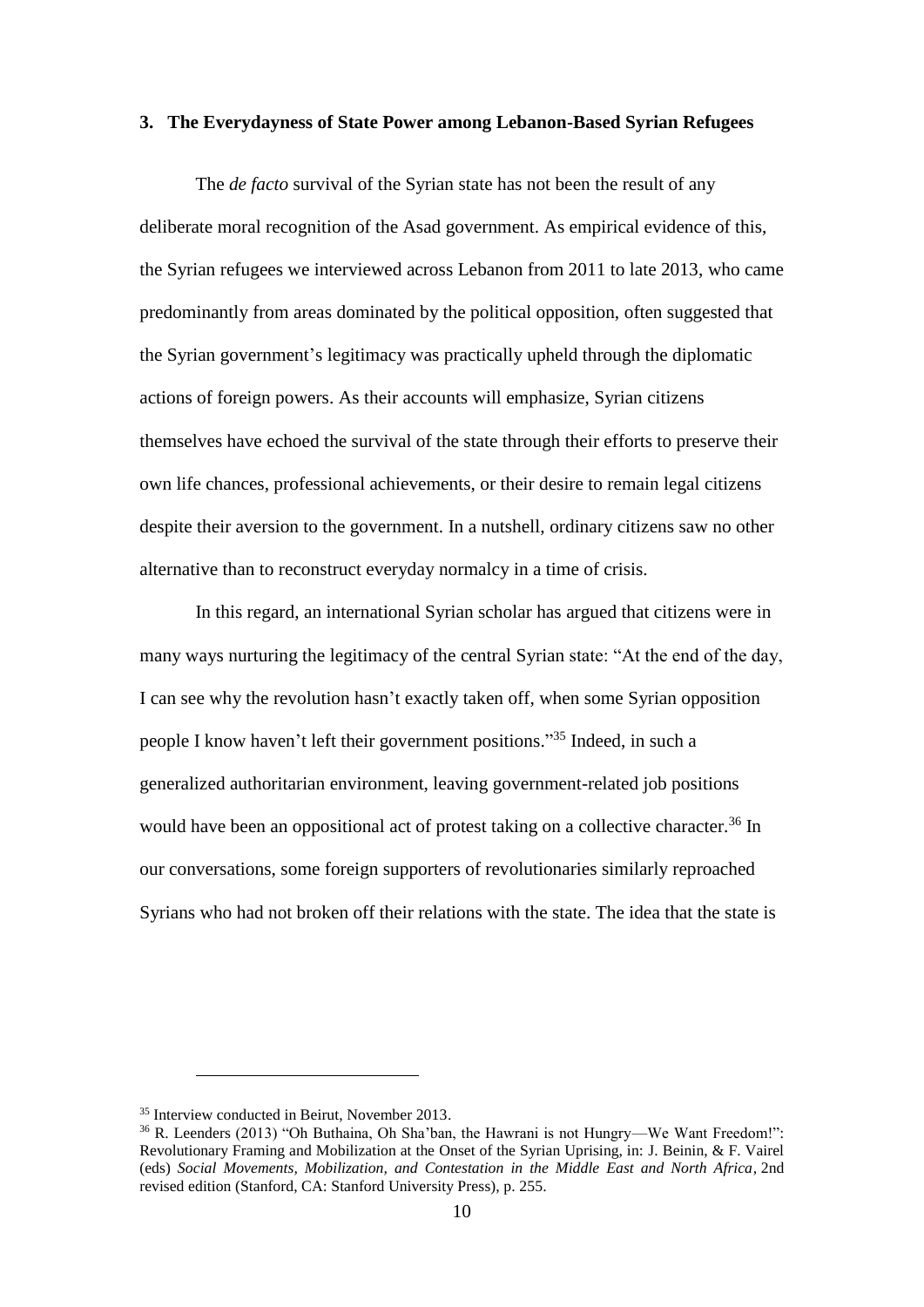actually something exuding from people's banal everyday actions, although not limited to that, is certainly not new.  $37$ 

As a matter of fact, the Syrian central state has continued to survive thanks to its power effects, which keep creating meanings of their own, although they do not reflect citizens' interests. Such solipsism of state survival and self-recognition can be traced back to the behavioral politics of the Baath Party, especially to Hafez al-Asad's tacit policy of symbolic simulation of loyalty, rather than any actual feeling of love towards the state.<sup>38</sup> The Foucauldian politics of coercion explains this elusive and convoluted relationship between the Syrian state and Syrian citizens: people reject, but paradoxically reproduce and amplify the abuse of state authority in the structures of their everyday life. This phenomenon has been named the "intimacy of tyranny".<sup>39</sup>

Dima, from Daraya, recounted that she is unable to quit her job in the Syrian government,

…since it's the only source of income for raising my child, and, once I become jobless, I'd be hopeless and futureless. I wouldn't have any dreams to realize or objectives to achieve. If I ever decide to have no state at all, I'd cease to be a person.

Dima points here to the potential of the state as a basic guarantee of "bare life",  $40$  the potential to control the very biology of lives, not merely territories.

<u>.</u>

<sup>&</sup>lt;sup>37</sup> D. M. Nelson (2004) Anthropologist Discovers Legendary Two-Faced Indian! Margins, the State, and Duplicity in Postwar Guatemala, in: V. Das & D. Poole (eds) *Anthropology in the Margins of the State* (Santa Fe, NM: School of American Research Press), p. 138.

<sup>&</sup>lt;sup>38</sup> Wedeen, Ambiguities of Domination. Politics, Rhetoric, and Symbols in Contemporary Syria; Wedeen, Ideology and Humor in Dark Times: Notes from Syria.

<sup>39</sup> Mbembe, *On the Postcolony*.

<sup>40</sup> G. Agamben (1998) *Homo Sacer: Sovereign Power and Bare Life*, Heller-Roazen, D. (trans) (Stanford, CA: Stanford University Press).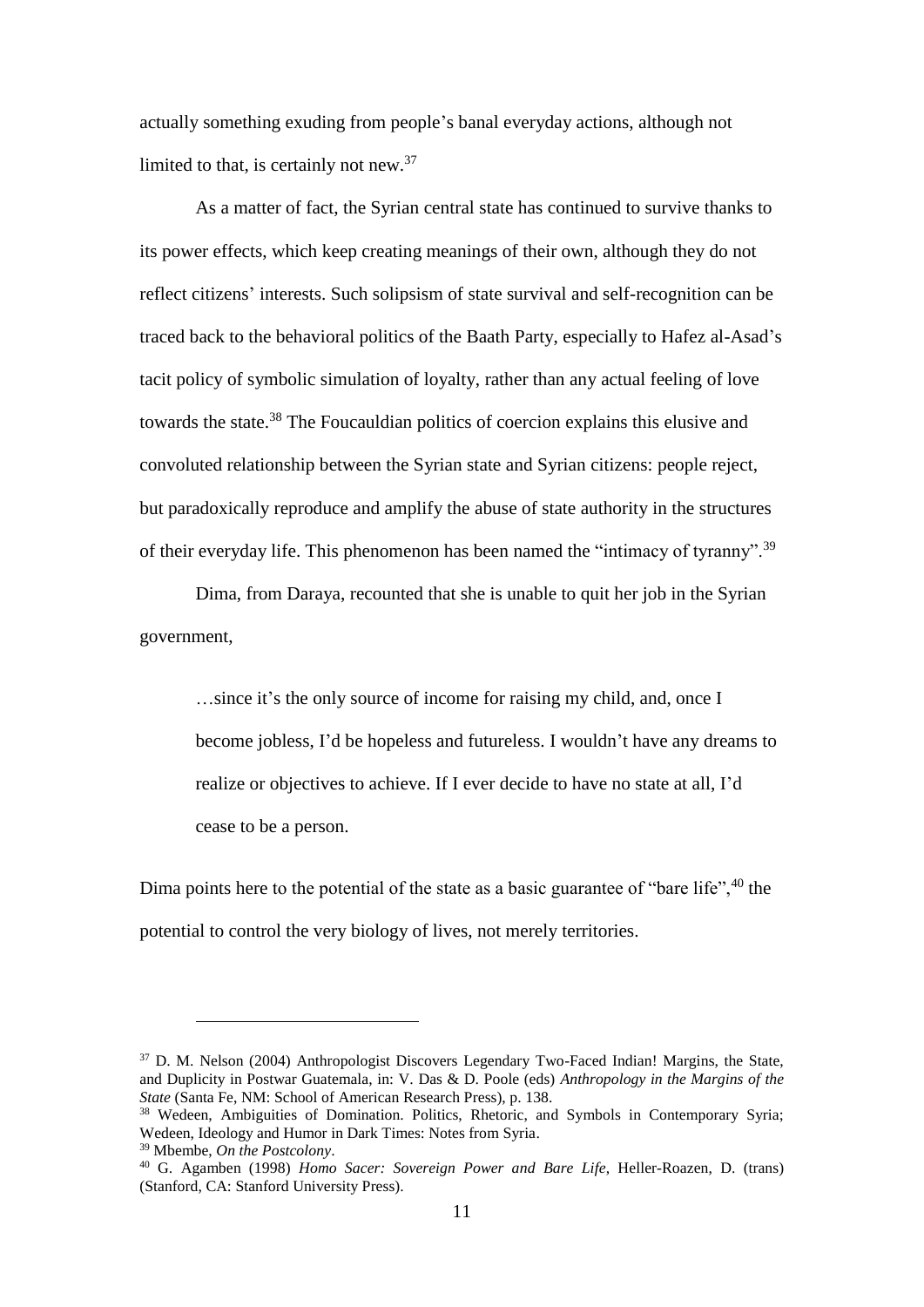Individuals who express dissent are not accustomed to leading their everyday lives in a heterodox way because they grew up among state narratives that narrowly defined their possibilities of "harmonious domesticity".<sup>41</sup> In other words, even those who exclude themselves from the state and oppose its sovereignty and authority through civil disobedience (*al- 'isian al-madani*) have become interrelated in a complex way with the state orthodoxy of territorial administration and political power.

A political member of the Syrian opposition from Afamia, now resettled in Lebanon, argued that "unlike my brother, I would still be allowed to enter Syria to see my family whenever I want." This statement shows him clinging to an ounce of pride for not being classified as an unwanted citizen, despite his reasserted political stance against the state. This shows how the stories people tell themselves about *why* they do what they do sometimes imply common feelings of passive reconciliation to one's state, making the material disaffiliation from the social and the political architecture of the state even more challenging. Citizens' persistent "desire" to think of their life as institutionalized militates against simplistic interpretations of domination by—or disaffiliation from—those in power. In some circumstances, the personal engagement in explicit displays of opposition *is* contradictory. Moreover, the abovementioned episode illustrates how citizens fetishize the state, which still embodies the apotheosis of rationality<sup>42</sup> despite the chaos and irrational violence that are continue to rage in Syria. The present hardships, largely caused by the Syrian government, which provokes sizable and diversely motivated dissent, tend to produce a longing for order and cohesion in individual experiences.

<u>.</u>

<sup>41</sup> Aretxaga, Maddening States, p. 403.

<sup>42</sup> V. Das & D. Poole (2004) State and its Margins: Comparative Ethnographies, in: V. Das & D. Poole (eds) *Anthropology in the Margins of the State*, pp. 3-34 (Santa Fe, NM: School of American Research Press).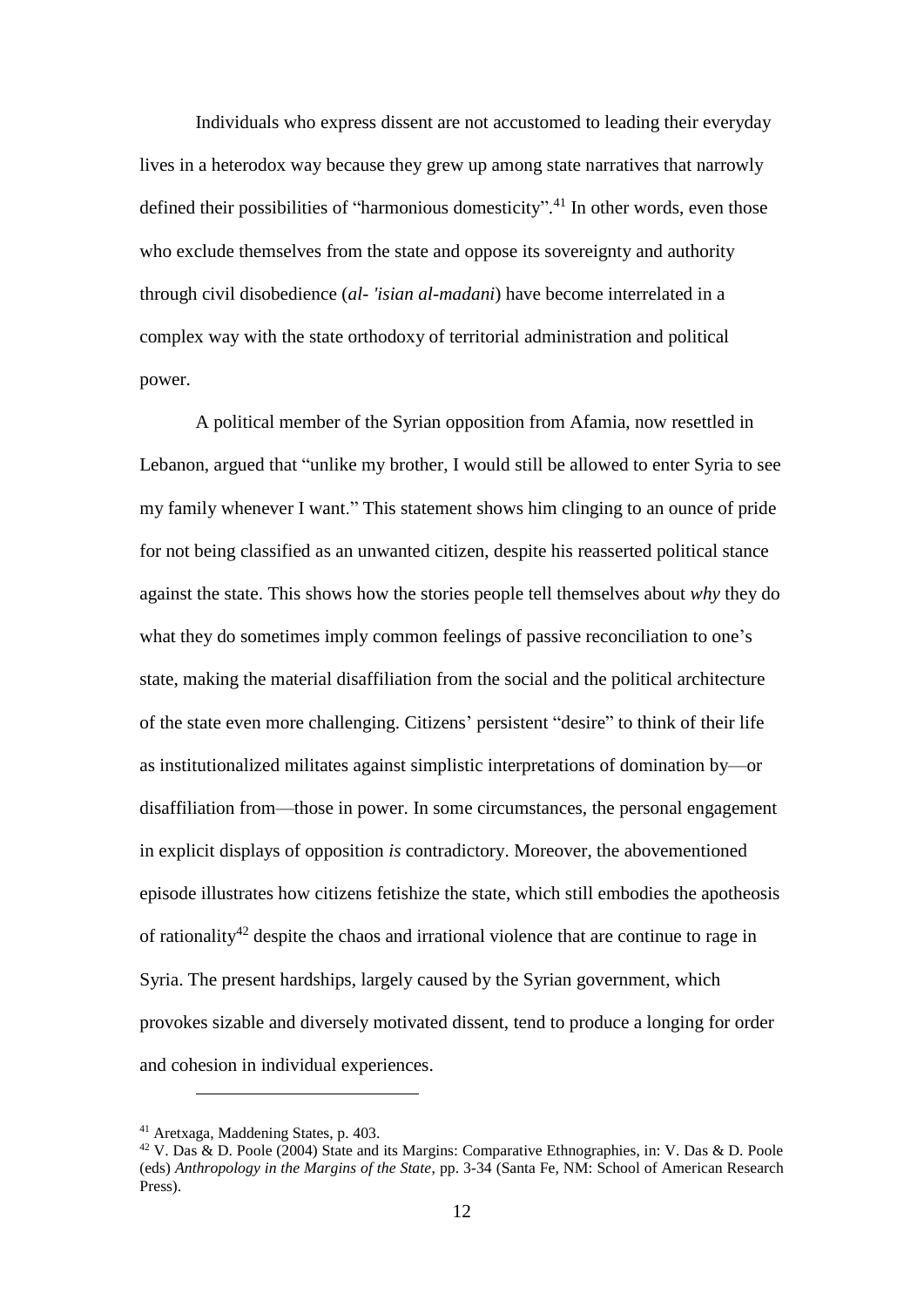It is meaningful that the controversies entangled in people's everyday lives have often been reported by our Syrian and international interlocutors as being one of the primary causes of the revolution's failure. The inevitable contradictions of everyday life have largely been branded as treacherous—a betrayal of revolutionary ideology and something people should therefore try to conceal. In fact, the complex interrelationship between the state and the everyday life of its subjects—which keeps some Syrian opponents of the regime tethered to considerations of their basic needs and aspirations rather than to the state itself—have rarely been discussed by the type of opposition commentators on whom the international media rely for regular briefings on events in Syria.<sup>43</sup>

For other citizens, decision-making in relation to the state was more straightforward. A., from Khaldiyye (Homs), for instance, showed an uncompromising attitude towards the issue. He refused to pay the Asad regime's troops to cancel his military conscription (a sum of 5,000 US dollars).

Are you kidding? If I really wanted to I could earn enough here in Beirut to be able to pay for that, but… no way. I won't feed the financial sources of the state army, the one that was about to kill me when I was protesting down the streets in Homs in March 2011.

For the political opponents with whom we spoke, from a "loyalist" perspective, such existing connections between citizens in the opposition and the government—through job positions, personal favors and alike—are positive proof of a general Syrian faithfulness to their state apparatus, and of a genuine desire to live within the current ruling system. From this perspective, the survival of the state is still

<sup>43</sup> M. A. Zidan (2017) In Syria… One Massacre After Another, *Orient-News.Net*.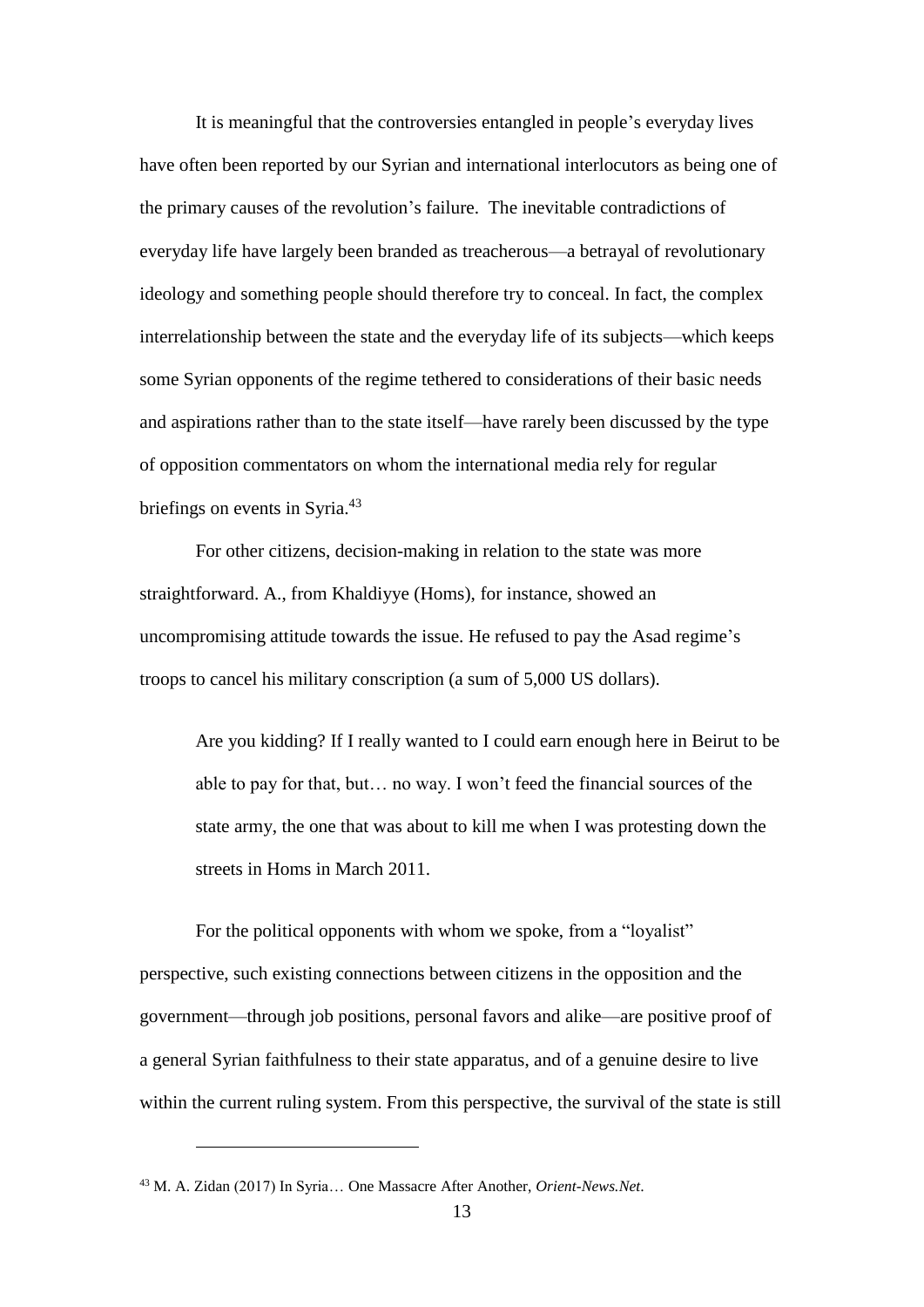seen as the product of a deliberate and straightforward act of identification. Such contradictory ways of contesting the state and reshaping everyday life accordingly, together with the ambiguity of international diplomacy, <sup>44</sup> fed the Syrian state's passion for Hobbesian self-preservation, which has survived thus far throughout the uprising and the conflict.

In sum, people's partial reluctance to reject state institutions does not translate into voluntary acknowledgment of state authority. This is something our interviewees constantly stressed. The state can still embody sovereignty independently from the population that inhabits it when the latter is kept at the margins through discriminatory administrative practices.<sup>45</sup> Using the interpretative lens of the interviewees, the only possible political life that either privileged or marginalized citizens can envisage resides in the framework of surviving state effects. This does not necessarily amount to pro-active political will or emotional commitment to the state. Indeed, the interviewees motivated such contradictions with the impossibility of living an *alternative life*.

The historical ambivalence of the state<sup>46</sup> and of its own citizens<sup>47</sup> has doomed many Syrians to live with anguishing indecision, which was indeed observed in the field. As shown, the ambivalent relationship that many members of the Syrian opposition hold with the state has too quickly become the object of praise or reproach from other Syrian citizens and the so-called international community. This has prematurely aborted a deeper understanding about Syrian citizens who changeably

<sup>44</sup> W. Hague (2012) Syria's Asad Lost Legitimacy, *Arab Times*; J. Keating (2013) Does the US Recognize Asad as Legitimate Now? Did it Ever Not?, *The World*.

<sup>45</sup> Das & Poole, State and its Margins: Comparative Ethnographies, p. 29.

<sup>46</sup> Wedeen, Ideology and Humor in Dark Times: Notes from Syria.

<sup>47</sup> Wedeen (2013: 843) has named this ambivalence "neoliberal autocracy," a condition in which the autocratic state also becomes an arena for domestic security, economic liberalization, national identity, and the imagination of a multicultural accommodation, beyond sectarian strife.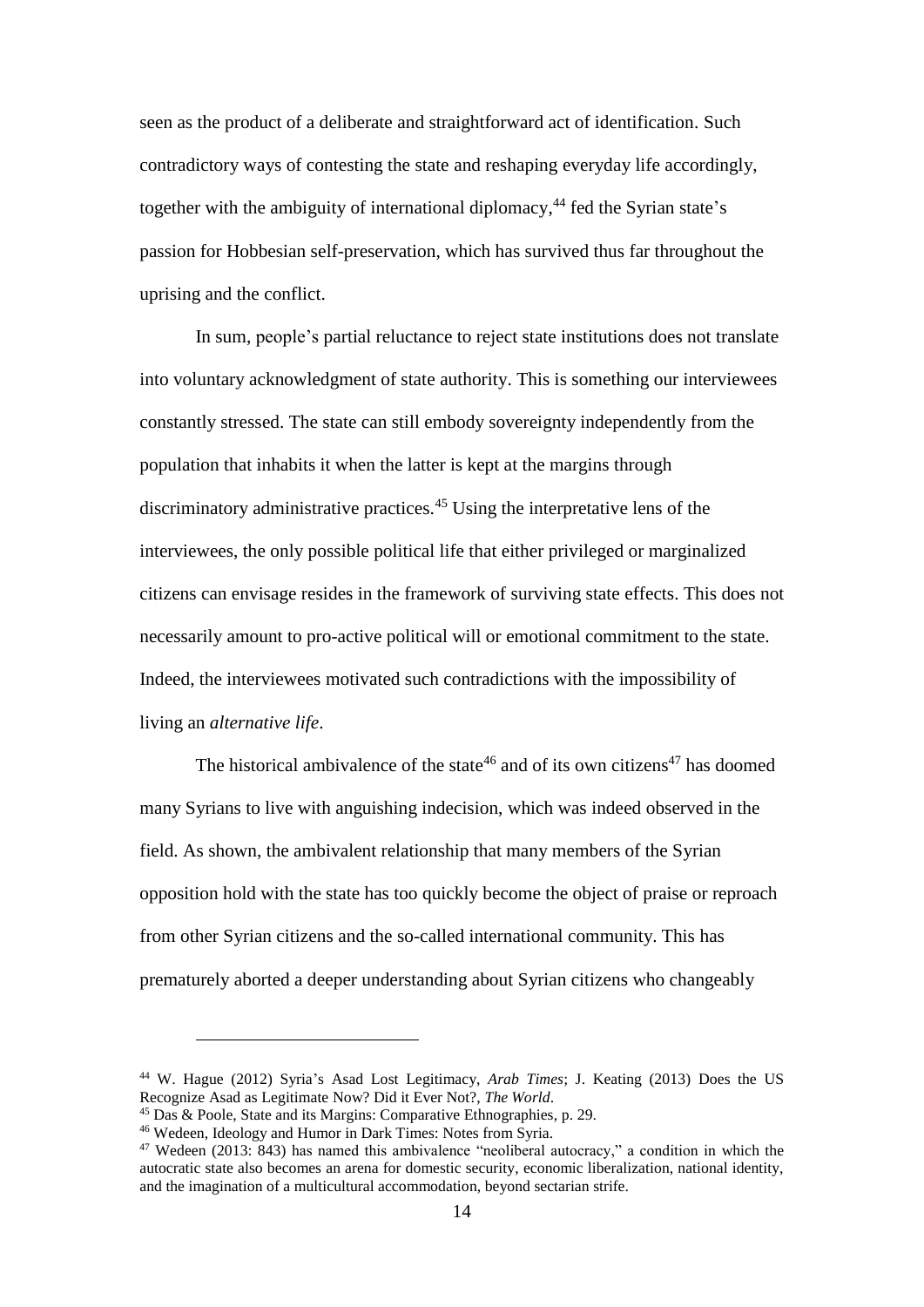dissent or support the state's practices. These citizens cannot suddenly unlearn how to be proper subjects of the state, whether in its modern conception—as an alien and abstract authority, demanding allegiance from both governors and governed<sup>48</sup>—and in its republican form, so to speak, as an executive entity delegated by the subjects who compose it.

We now move to examine how similar assumptions can be applied to the complex relationship between Syrian Kurdish citizens, the Syrian central state, and the emerging post-2011 state-like powers in the northeastern region, which came to fall mainly under the practical rule of the PYD.

#### **4. The Syrian "Jazira" and Local Statehoods**

1

Despite the withdrawal of Syrian troops from most Syrian Kurdish regions between 2012 and 2013, state employees in these areas continued to receive wages from Damascus. This was not only a "Kurdish exception"; several other regions, including ar-Raqqa, the future capital of the "Islamic State" caliphate maintained relations with the central authority, thus ensuring that teachers, Syrian Telecom staff, and other qualified employees remained on the government's payroll.<sup>49</sup>

The case of Rakan, a Syrian Telecom employee in Ras al-'Ayn (al-Hasakah governorate) is exemplary. Although he was a Yekiti Party member<sup>50</sup> and had been actively involved in anti-government demonstrations since 2011, he continued to work for the state-owned company until 2014. He could not afford to quit his job and

<sup>48</sup> T. Asad (2004) Where are the Margins of the State?, in: V. Das & D. Poole (eds) *Anthropology in the Margins of the State* (Santa Fe, NM: School of American Research Press), p. 281.

<sup>49</sup> M. Winsor (2015) ISIS Threatens Teachers in Raqqa: College Graduates, Educators in Syrian City Forced to Repent, Teach in Islamic State Schools, *International Business Times*.

<sup>50</sup> C. Sinclair & S. Kajjo (2011) The Evolution of Kurdish Politics in Syria, *Middle East Research and Information Project*.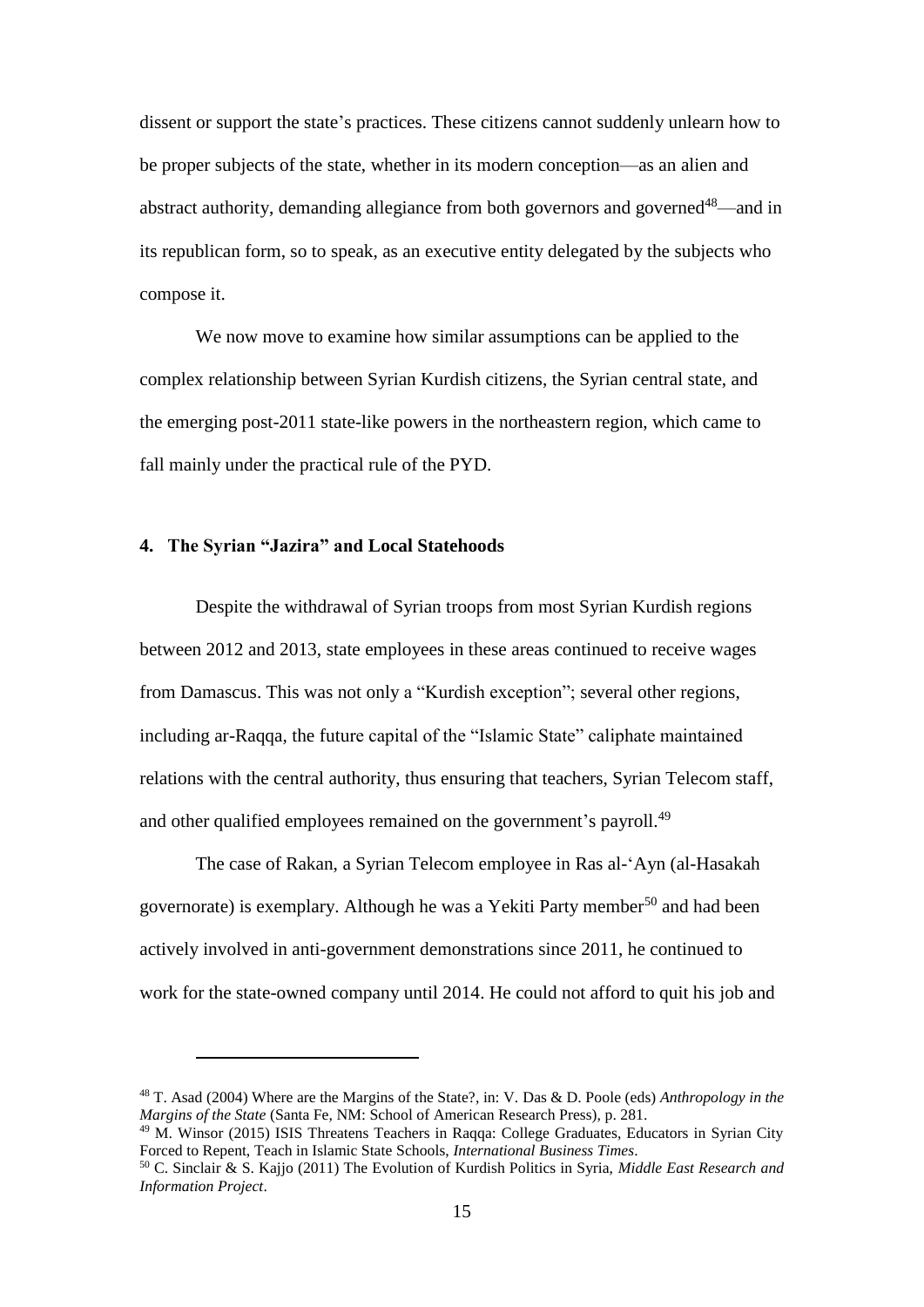raise his three children, given the critical economic situation. In 2013, he was summoned by one of the Syrian intelligence branches, which had probably been informed of the fact that he was hosting a Western journalist. Rakan was torn about whether he should answer their call and face possible detention, or ignore it and risk losing his job. In order to resolve this ethical dilemma, the Western journalist (a coauthor of the present paper) asked to be received by a high-ranking official of the PYD in al-Qamishli to request that he mediate with Syrian state authorities on the ground. The PYD official responded that there was nothing he could do, as he was himself exposed to potential arrest and had no sway on the central state apparatus. Rakan eventually quit his job in 2014, but only after he had decided to migrate to Turkey.

This ethnographic account demonstrates the incapacity of the PYD official to protect Rakan or to provide him with an alternative job, confirming that the Asad regime's administrative sovereignty had not been completely eroded and that the state was still able to affect the ability of citizens to sustain their livelihoods and ensure their personal safety. Rakan only stopped being economically dependent on the central government—and consequently subject to its repressive agencies—when he got out of "liberated" Rojava. Since the withdrawal of Syrian troops from Kurdish regions between 2012 and 2013, the PYD has gradually sought to replace the central government as a major employer and to reduce the massive exodus that ensued after the crisis. $51$ 

On the one hand, the Kurdish party has been successful thus far in asserting its local governance in several ways. For instance, it has gained profits from smuggling goods and people, it has been able to guarantee the distribution of basic services, and,

<sup>51</sup> W. Van Wilgenburg (2015) Syrian Kurdish Parties: Don't Go to Europe, *Al-Jazeera English*.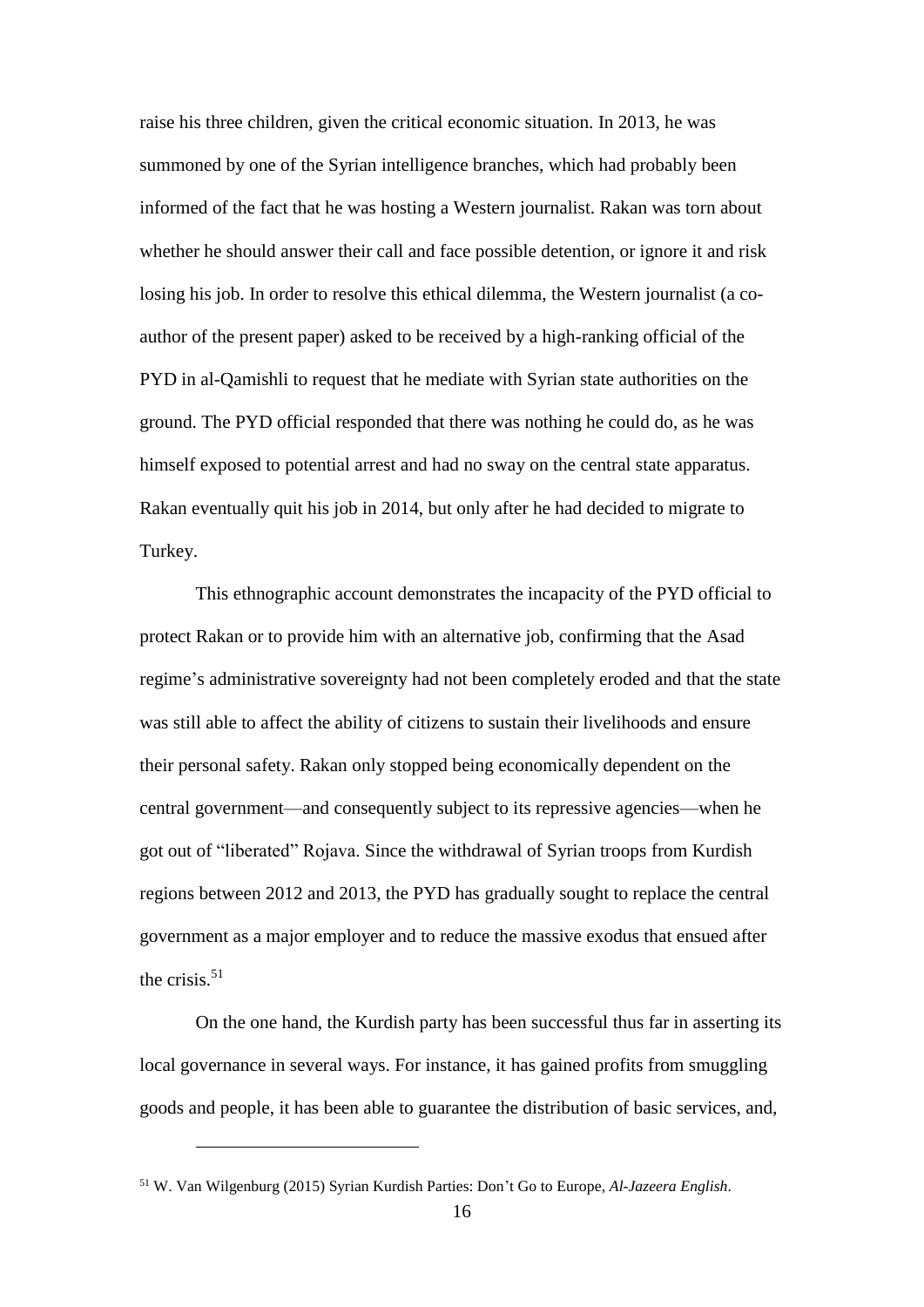in 2013, it was able to put the newly formed security forces (*Asaiysh*) and the embryonic army (known as the YPG) on its payroll, as many of our interlocutors confirmed. On the other hand, the PYD's capabilities are still far from successfully replacing the official Syrian state as a major employer in the territory in which the PYD holds *de facto* statehood. The Syrian government has, in fact, continued to perform as a state by providing welfare. Welfare provision has long been a key element in counter-insurgency strategies and, above all, a strategy for signaling to civilians that the state continues to exert power. 52

Another aspect of continuity in official state power is that citizens who have been heavily subjected to the harshness of the Syrian security agencies have often been forced to look for job opportunities in governmental institutions. 31-year-old Tawfiq, for instance, had been politically active as a member of Mazen Darwish's Syrian Centre for Media and Freedom of Expression in Damascus. He endured detention and torture as a result. In 2013, when he returned to his hometown al-Malakiyyah, he was jobless despite his qualifications as teacher of Arabic and the local language Kurmanji,<sup>5</sup> which, unlike the past,<sup>53</sup> is now partially allowed in Syrian official schools. He had no other choice but to travel back to Damascus and look for a job in the national universities.

Education thus constitutes a further sector of everyday life in which the power of the Asad regime remains ubiquitous for Syrians, even when they are hostile to it. As illustrated above, numerous university students stopped attending their courses due to the ongoing conflict. But in the absence of alternatives to the state education system, they found themselves compelled either to return to Baathist education or to

 $52$  Eng & Martinez, Struggling to Perform the State: The Politics of Bread in the Syrian Civil War. <sup>53</sup> A. Rabo (2011) Conviviality and Conflict in Contemporary Aleppo, *Religious Minorities in the Middle East,* 108, pp. 123-147.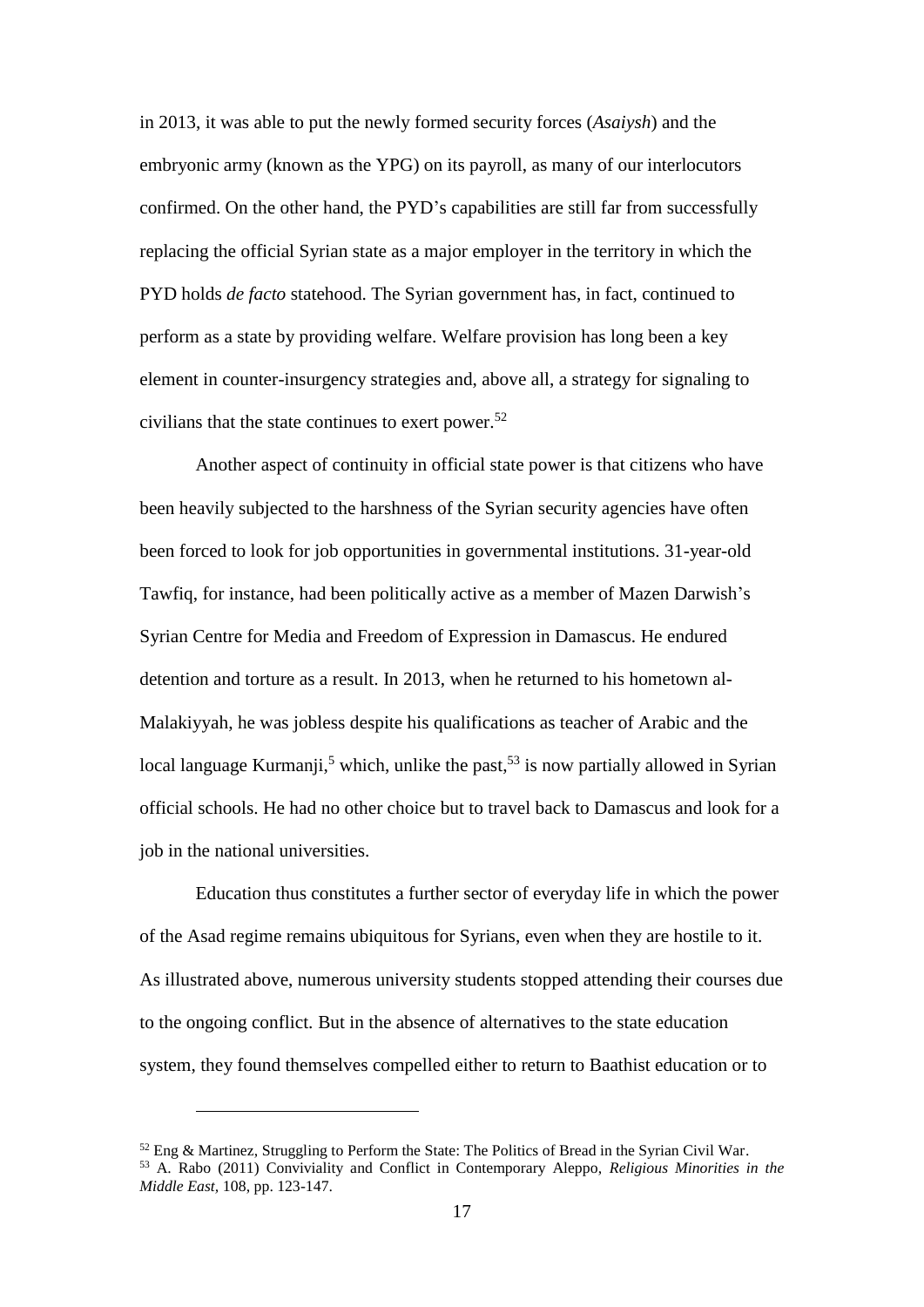migrate overseas when feasible.<sup>54</sup> Sheykhmous, a 21-year-old chemistry student, remained in ad-Darbasiyyah for a year in the hope that the situation would improve in government-controlled Latakia, where he had enrolled before the war. He eventually decided, in late 2013, to resume his studies in Latakia. Sheyhmous affirmed: "I don't want either to get stuck in 'Amuda at my family's house or migrate to Iraqi Kurdistan, which seems to me a much more conservative society where Syrians are discriminated against." He eventually took part in a university military camp, an educational experience typically promoted in Baathist political doctrine.

Like most residents of 'Amuda, Sheykhmous had participated in antigovernment demonstrations in 2011 and 2012. Although he was hardly a supporter of the regime, he nonetheless prioritized his education in a government institution, feeling he could not wait for the PYD to gain sufficient traction in their state-building efforts to provide education independently. At the time of writing, the local Kurdish authorities still have not established educational institutions for the local population. Indeed, high school exams are still held in al-Qamishli, which leads to a practical recognition of the central state's exclusive authority for the validation of students' official results.

'Alaa, a twenty-five-year-old medical student enrolled at Aleppo University, emphasized to us that she returned to her hometown of 'Amuda because of the security situation, and that the move had meant "unlearning English and hard work in the family vegetable garden." 'Alaa had no ambition to become a peasant and was still hoping to return to Aleppo at some stage. On the basis of the ethnographic accounts we collected, few of those who returned to their studies in governmental institutions would recognize the regime's authority over their political lives. They no

<sup>54</sup> A. Glioti (2013) Syrian War Keeps University Students at Home, *Al Monitor.*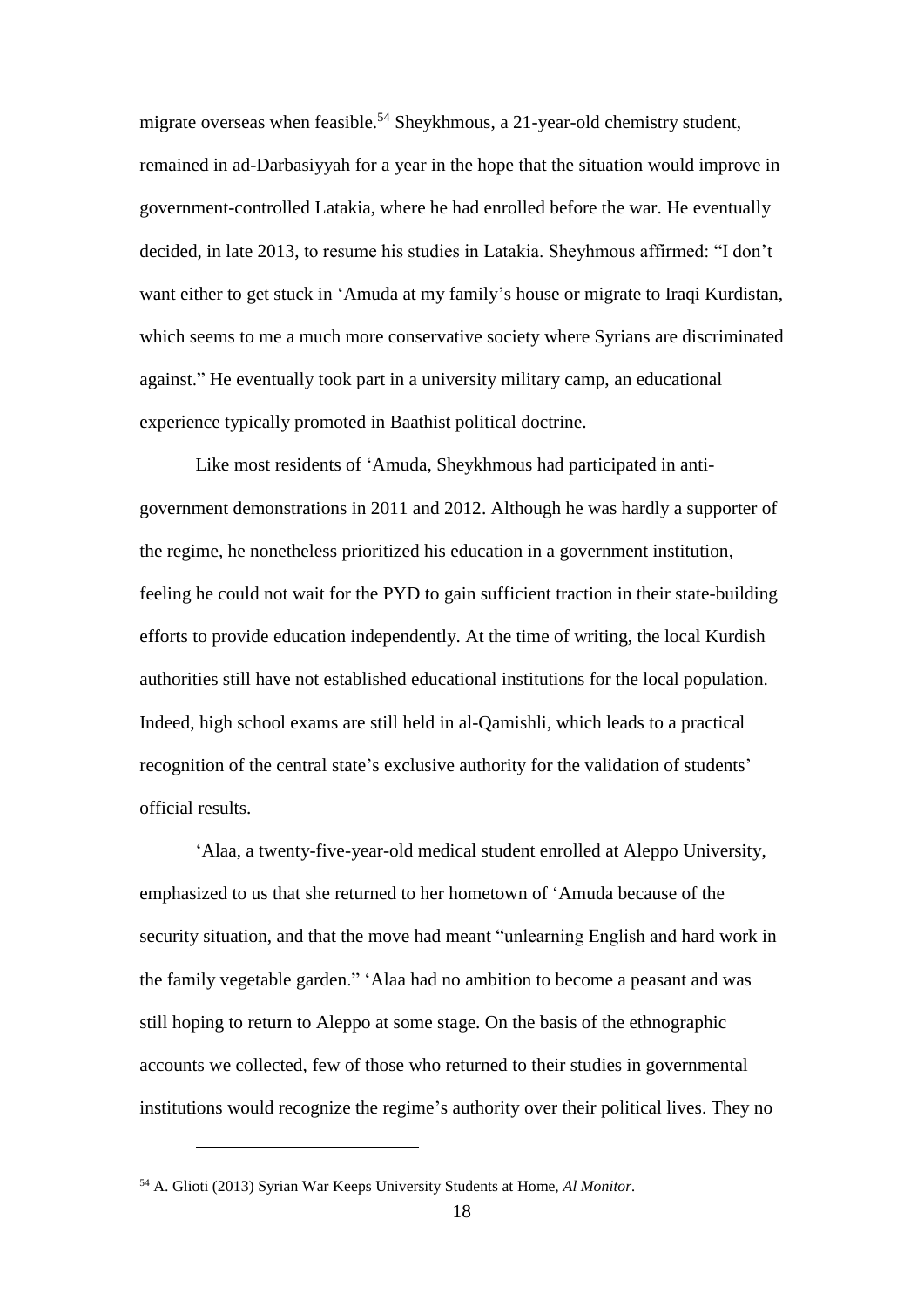longer experienced state-structured social life as "natural" in the wake of the popular uprisings. Their pragmatic choices were clearly dictated by the limited options available for completing their education. This demonstrates the *de facto* survival of central state education, though certainly not the survival of the state as a "repository of symbolic power"<sup>55</sup> from the perspective of our interviewees.

While most students fell into this situation of *de facto* reliance on the regime, a small proportion of educated youth, staunch supporters of the PYD, decided to quit their studies and defend their "liberated" homeland (Rojava). A female YPJ<sup>56</sup> fighter in her late twenties in a military training camp next to al-Qamishli told us that "I quit the university to join the *guerrillas* once I realized that everything I had been taught until then was wrong." Like all other female fighters, she attended the PYD's political classes. For the majority of university students, this was the only option available in Rojava apart from returning to national schools.

In response to the breakdown or wavering of institutional structures, individuals and groups attempt to maintain some kind of social order. In such precarious conditions, local people perceived any sort of effective stateness on the ground as a guarantee of social order. "You couldn't imagine what's going on in the Deir az-Zor area, controlled by Arab rebels … a son killed his father in a dispute over the profits of their oil well," said an Arab truck driver upon his return from those regions. "Freedom has unleashed the worst human behavior," was the comment of a middle-aged teacher from 'Amuda, stressing the way locals reacted to the withdrawal of the regime's armed forces. Shirin, a 38-year-old nurse who used to commute for work likewise reported that, "I had to argue with the bus driver to reactivate the old

<sup>55</sup> M. Loveman (1998) The Modern State and the Primitive Accumulation of Symbolic Power, *The American Journal of Sociology*, 110, pp. 1679.

<sup>56</sup> The YPG women's branch.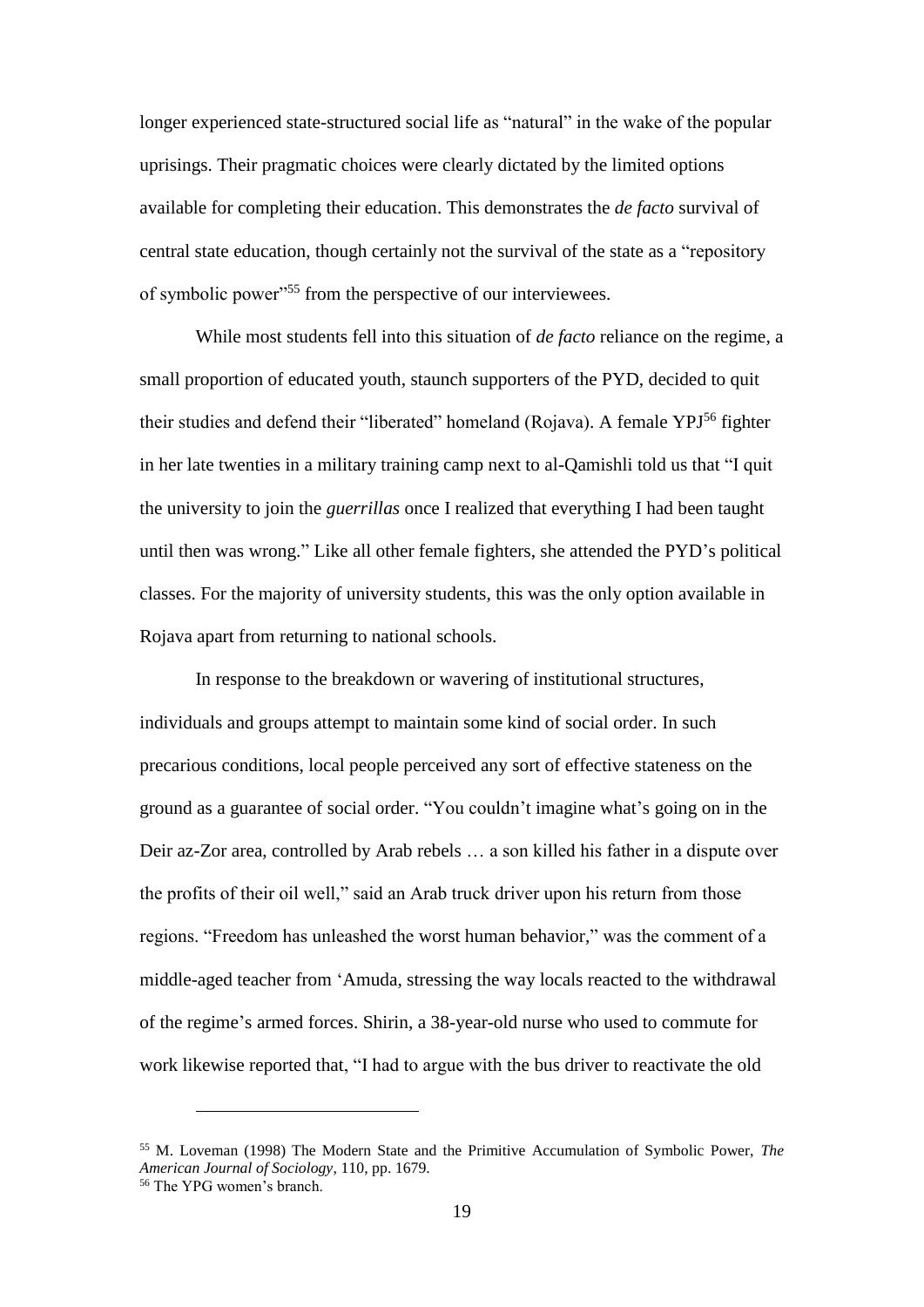fare to reach al-Qamishli from 'Amuda... he had doubled it in just two days!" She protested, asking, "Do you want me to spend my whole salary on transportation!?" Indeed, war profiteering has ballooned in Rojava as it has elsewhere in Syria. Bus drivers, smugglers, and shopkeepers alike justify increased prices by blaming the tax levy enforced by the armed factions on the passage of goods.

In these accounts, the everyday ethics of justice appear highly individualized, as much as the practices of justice become arbitrary. Justice, hence, no longer represents a desirable condition of compensation and equity, but rather a constellation of subjective interpretations<sup>57</sup> that are constantly being contested by others who inhabit the same social space. The "jungle" of individual interests that comes to the fore during wartime reinforces the collective illusion that order can only be guaranteed by an unwavering state. The abstract idea of the state that people maintain masks the real power relations underlying what is called "public interest".<sup>58</sup> As a result, expressions of regret and hopelessness were easily identifiable in the field: "I swear we had a better life when the regime was in power! You didn't have to pay all this money for a kilo of tomatoes," *Yade* <sup>59</sup> Mahwosh used to proclaim every time we were about to sit for lunch in 'Amuda.

In these accounts, collected in Lebanon among Syrians and in Syrian Kurdistan, people's acts and choices – which would be better explained by employing methods and goals other than the ones of the present study - are somehow *produced* rather than merely *constrained* by the state.<sup>60</sup> However, a group of our interlocutors, all defining themselves as political dissidents of the Asad regime despite the diversity

<sup>57</sup> D. Poole (2004) Between Threat and Guarantee: Justice and Community in the Margins of the Peruvian State, in: Das, V. and Poole, D. (eds) *Anthropology in the Margins of the State* (Santa Fe, NM: School of American Research Press), pp. 60-61.

<sup>58</sup> Aretxaga, Maddening States, p. 400.

<sup>59</sup> *Yade* means "mother" in Kurmanji, or Northern Kurdish.

<sup>60</sup> Mitchell, The Limits of the State: Beyond Statist Approaches and Their Critics.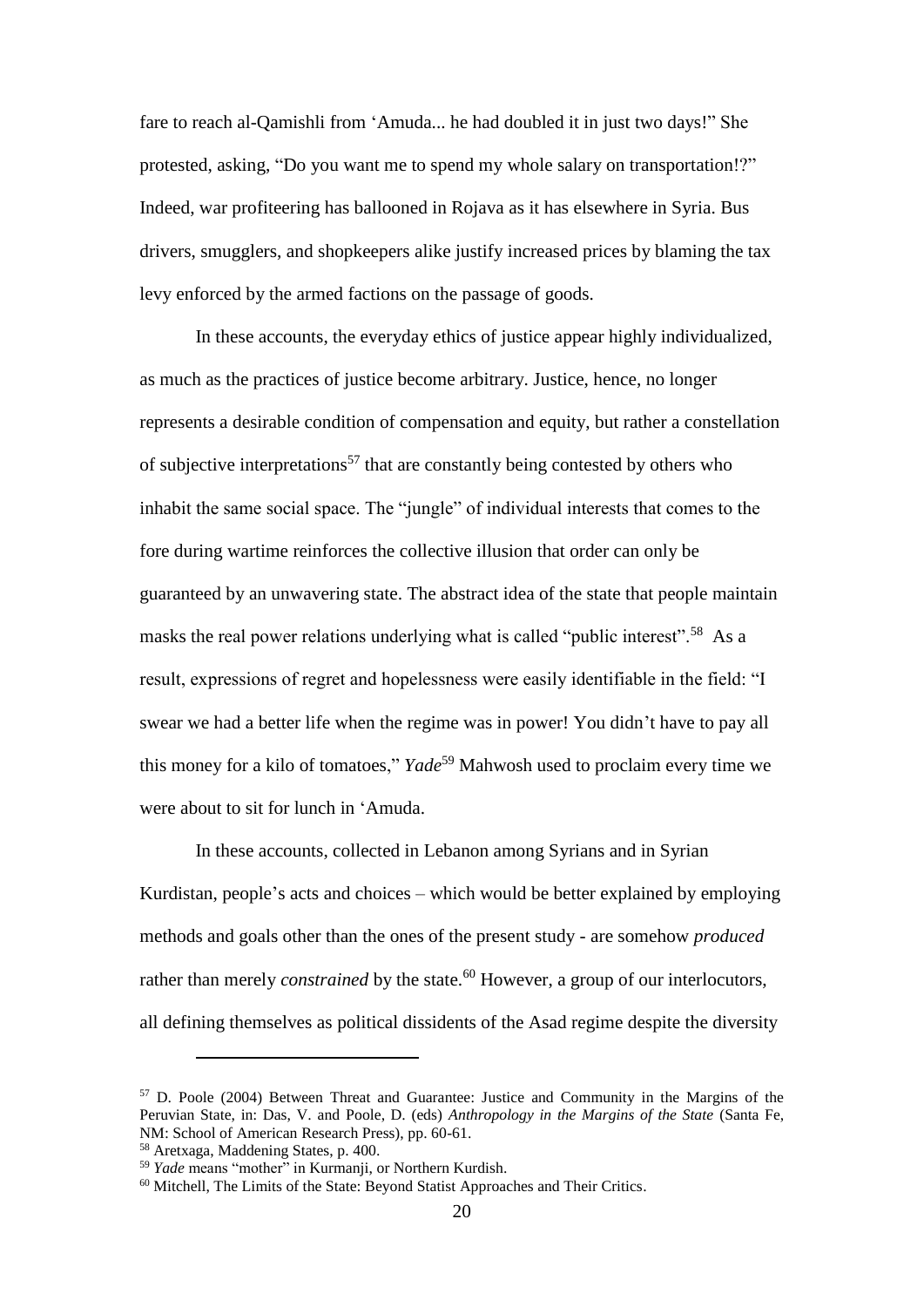of their experiences, still tended to argue that the popular resistance's purposes come from *outside* and not *within* the realm of the state. The resistance to the state has therefore grown within the state-generated moral universe and its social processes, when considered under the structural effect that the state itself emanates. Moreover, the "public transcript"<sup>61</sup> of the revolution back in 2011 has repeatedly tried to disguise the actual scantiness, or even absence, of everyday revolutionary acts in their intimate lives, in the intention to purport the dissent performance as a holistic way of living. Not even the "infrapolitics" of some<sup>62</sup> – resistance that does not openly declare its intentions in times of domination - always turns into political action, let alone into revolutionary politics. The unacceptability of this analytical view on the part of the interviewees created an epistemological tension between the anti-state sentiments of our interviewees—which tended to depict the state as a self-standing entity, clearly separated from Syrian society—and the authors' perception of the citizen-state relationship.

If technologies of contestation are in crisis among Syrians, it is not because they feel a moral collective sense of being a whole ("sameness"), which can be there but in heterogeneous forms and that, to some extent, constitutes the official habitus of Syrian nationhood. Rather, the cause of the crisis is the inevitability of state architecture in everyday life, which exercises control and surveillance over social space, and the historical impossibility of opening laboratories for alternative forms of protest, which rely on historically young "repertoires of contention".<sup>63</sup>

<u>.</u>

<sup>61</sup> Scott, *Domination and the Arts of Resistance. Hidden Transcripts*, p. 23.

<sup>62</sup> Scott, *Domination and the Arts of Resistance. Hidden Transcripts*, p. 201.

<sup>63</sup> Leenders, "Oh Buthaina, Oh Sha'ban, the Hawrani is not Hungry—We Want Freedom!": Revolutionary Framing and Mobilization at the Onset of the Syrian Uprising, p. 246.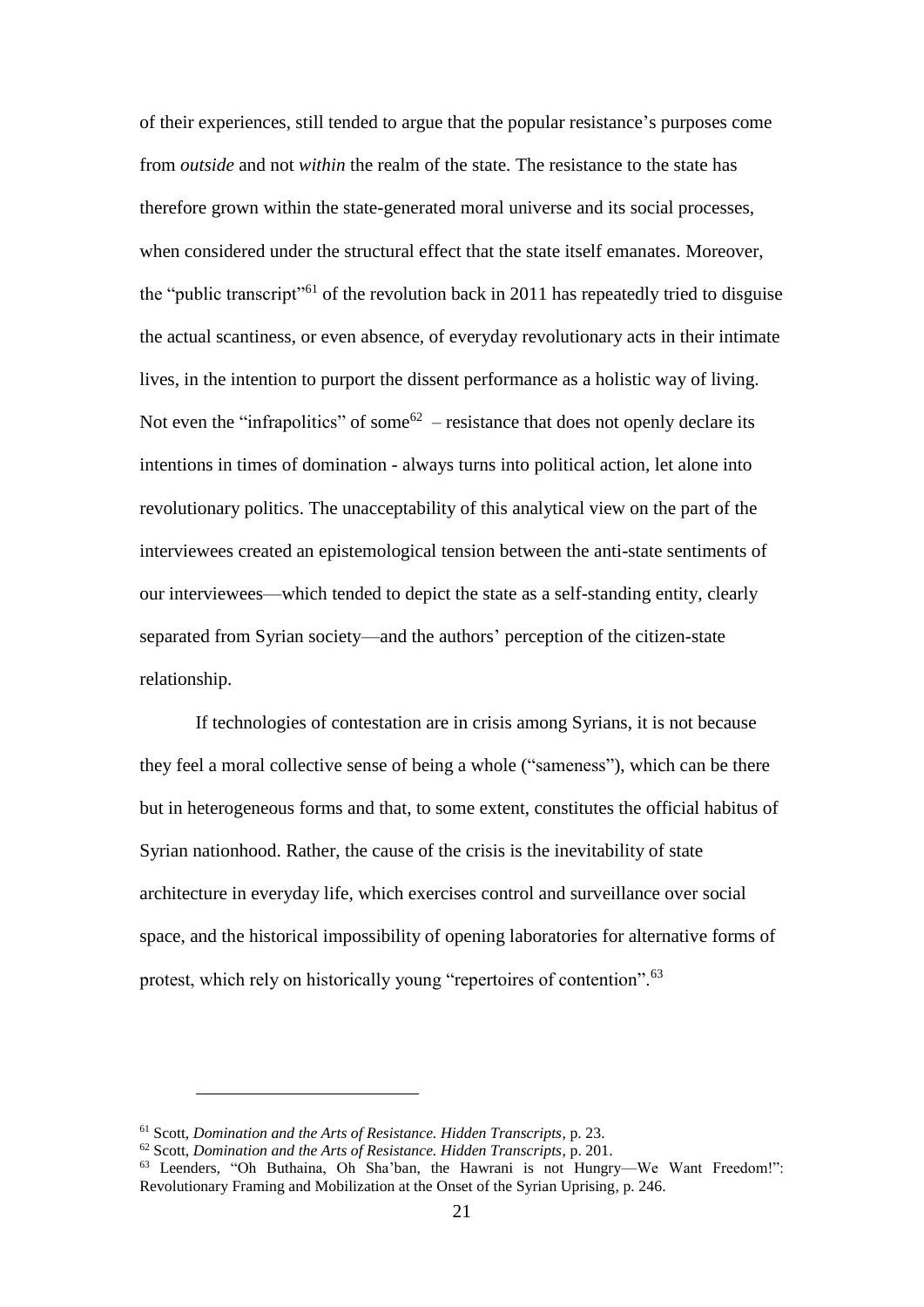The feeling of sameness was reflected in the flowers that the revolutionaries used to throw at the soldiers in the street protests.<sup>64</sup> It was further reasserted by some Syrian anti-interventionist opponents when the specter of invasion and intervention was raised at the time of the potential US strike in the wake of the chemical attacks of August 2013. Against the backdrop of sameness, and resonating with the epistemological tension between the authors and the interviewees, opponents referred to the Asad regime as a "foreign creature",  $65$  and the state presence as an "occupation" (*ihtilal*), a comparative allusion to the Israeli occupation in Lebanon and the Palestinian Territories.

# **5. Technologies of Contestation in Crisis: What Alternatives to a State-Shaped Everyday?**

To illustrate how individual decisions have accidentally complicated the revolutionary process, we will utilize the theories of Syrian activist Omar Aziz,<sup>66</sup> usually labeled an intellectual anarchist by contemporary Syrian activists. Back in 2011, Aziz founded the first local committee in Barzeh, a district on the periphery of Damascus. Aziz's thinking identifies a lack of synergy between popular revolutionary activity and people's everyday life. By identifying the failures of the contemporary phenomenologies of protest—which cut across "Eastern" and "Western" societies he showed how sterile and harmful it was to remain embedded within the authoritarian structures of the Syrian state while advocating and struggling for its

<sup>64</sup> L. Sinjab (2012) Darayya Death Shock Syrians, *BBC*.

<sup>65</sup> Leenders "Oh Buthaina, Oh Sha'ban, the Hawrani is not Hungry—We Want Freedom!": Revolutionary Framing and Mobilization at the Onset of the Syrian Uprising, p. 258.

<sup>66</sup> O. Aziz (2013) *Sous le Feu des Snipers. La Révolution de la Vie Quotidienne. Programme des Comites Locaux de Coordination de Syrie* (Paris: Éditions Antisociales).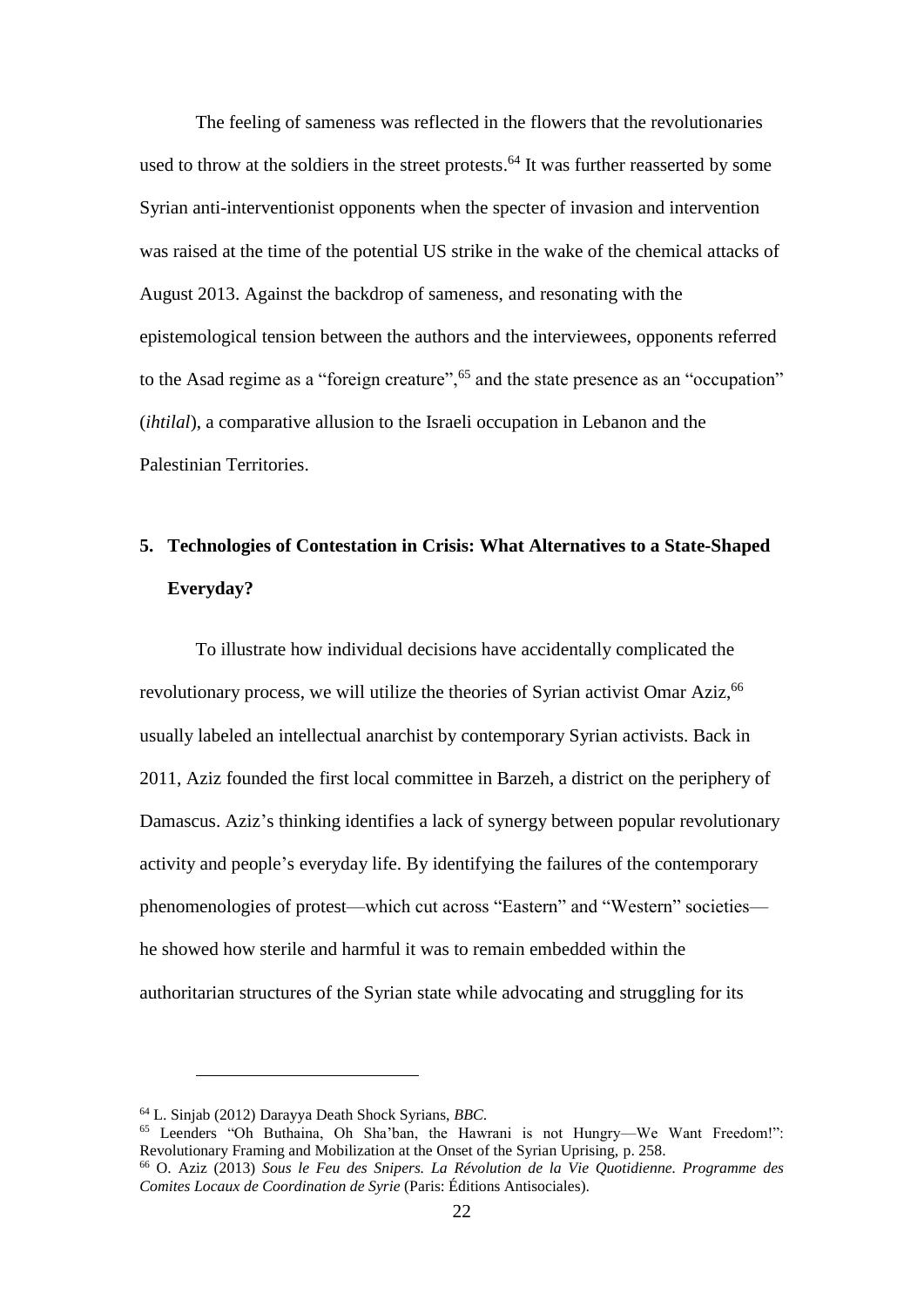departure. In this regard, Aziz, <sup>67</sup> who died in the Syrian regime's prisons in 'Adra, theorized that it was possible to identify the "time of the revolution" (*zaman aththawra*) and the "time of power" (*zaman as-sulta*).

Aziz meant for the "time of the revolution" to permeate every aspect of people's everyday life in order to be successful. The establishment of self-governing local councils—*majalis mahalliya*—was meant to give birth to a pragmatic alternative to the Asad apparatus. These councils arranged the autonomous distribution of food and goods, turned houses into hospitals, and made the civil resistance an actual societal reality by acting outside of state institutions.<sup>68</sup> Nonetheless, Aziz was aware that people would not have immediately felt confident about a hypothetical non-state (and anti-state) ruling power and provision of basic services, because it would have no historical reference in Syria. Furthermore, citizens' mistrust of one another "cancels out the possibility of any more promising form of collective action than opting for a solution that maintains the status quo".<sup>69</sup>

Aziz envisioned a future Syrian society in which civil society and the military would coordinate. The military, at that time identified exclusively as the heterogeneous entity of the Free Syrian Army, would support civil efforts logistically and in terms of domestic security. A horizontal coordination would take place between all of the popular committees—*tansiqiyyat*—which cover different geographical regions and aim to mobilize the population politically. Immersing people's everyday life in temporary alternative state structures, would make it easier to boycott the official structures of statehood: by refusing to pay utility bills and

<sup>67</sup> Aziz, *Sous le Feu des Snipers. La Révolution de la Vie Quotidienne. Programme des Comites Locaux de Coordination de Syrie.*

<sup>68</sup> Aziz, *Sous le Feu des Snipers. La Révolution de la Vie Quotidienne. Programme des Comites Locaux de Coordination de Syrie.*

<sup>69</sup> Wedeen, Ideology and Humor in Dark Times: Notes from Syria, pp. 865.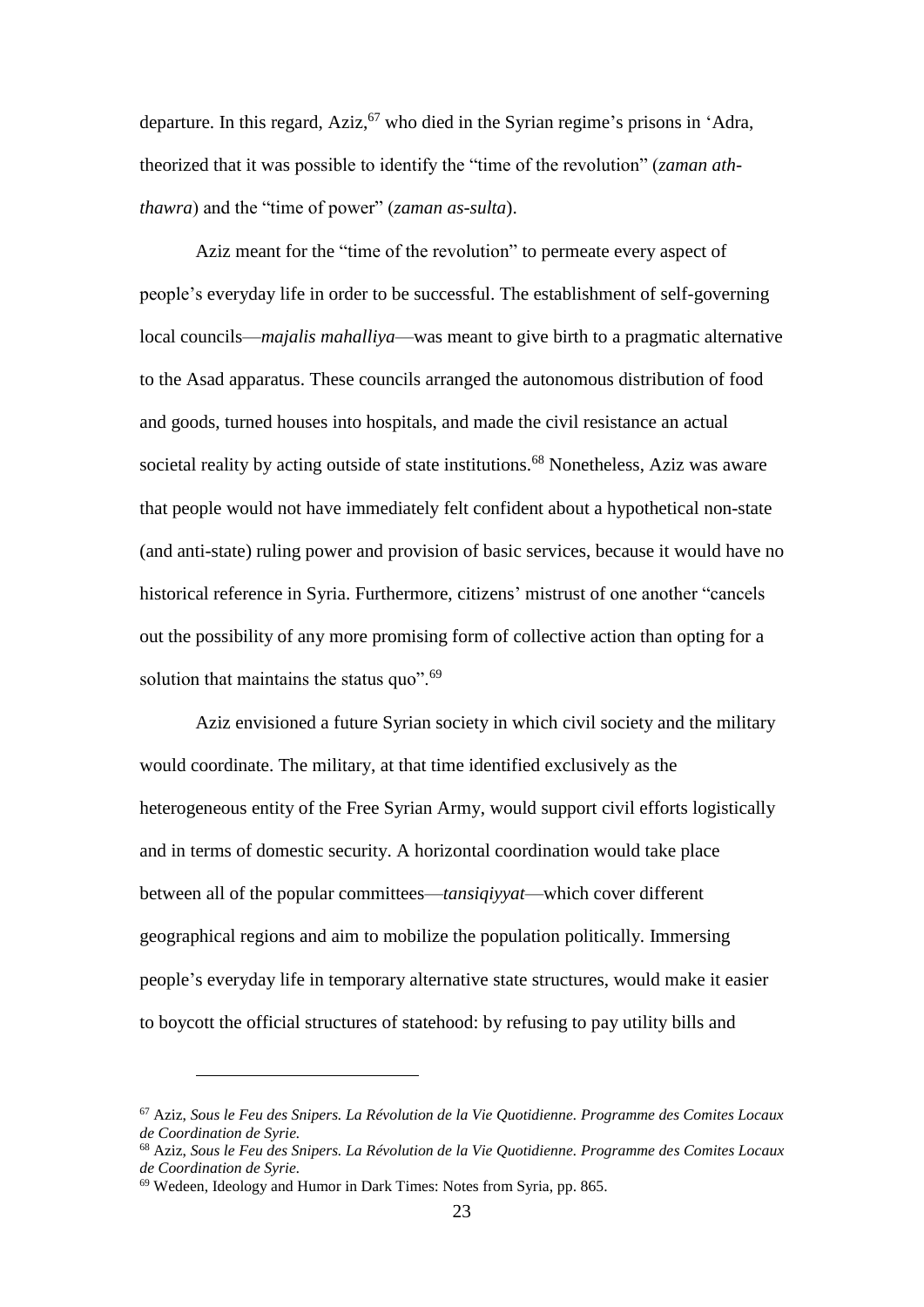organizing a general strike, for example. In the absence of an alternative structure of monitoring and protection able to guarantee service provision, citizens cannot envisage any other possibilities for asserting their social, cultural, and political persona in everyday life—and, sometimes, even their survival. Consequently, the revolution, in the first instance, should be conducted through a technology of contestation that is deployed in alternative spaces and during an alternative time in order to trigger concrete changes in the subsequent transitory stages.

In his writings, Aziz blurs the divisions between social classes in Syrian society, which have been increasingly heightened alongside confessional fractures by the Asad regime's politics of community division and alienation.<sup>70</sup> In this sense, Aziz differs from Engels' theory—as mentioned in Lenin's *The State and Revolution*<sup>71</sup>—in that the German theorist hypothesized that only the temporary dictatorship of the proletariat would be able to dismantle the central state as a special coercive force. Conversely, social class is not considered in the revolutionary political project Aziz wanted to prioritize. For Aziz, the only possible transitory "free people's state"<sup>72</sup> is formed by local committees and councils. He never mentions what should be edified after the victory of the revolutionary process: whether the state *per se* should "wither away" (that is, what Engels was advocating for in his referral to the "bourgeois state") and end with the Asad dynasty; or whether, by contrast, a new liberal and democratic state can emerge from the revolutionary committees and councils. Overall, the extent to which the ultimate goal of "Azizism" was the once-for-all disappearance of the state remains uncertain, in particular if we consider statehood as a network—which

<sup>70</sup> L. Trombetta (2013) *Siria. Dagli Ottomani agli Asad. E Oltre* (Milan: Edizioni Mondadori Università).

<sup>&</sup>lt;sup>71</sup> V. I. Lenin (1918) The State and Revolution. The Marxist Theory of the State & the Tasks of the Proletariat in the Revolution, *Collected Works*, 25, pp. 381-492.

<sup>72</sup> In the 1970s the German Social Democrats often used to resort to this expression.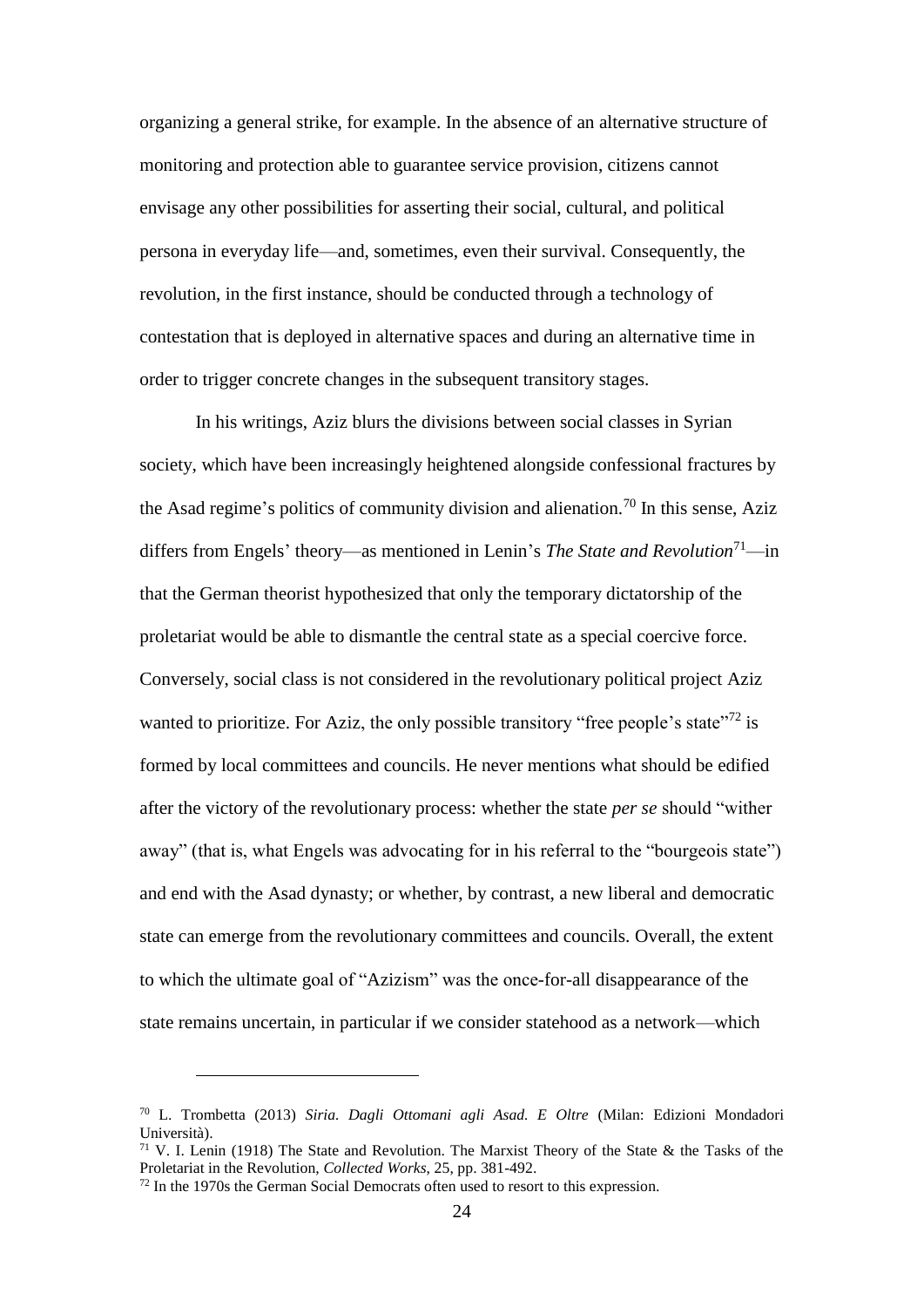the committees in the Syrian revolution could have formed more strongly—rather than a self-standing organism<sup>73</sup> or a mere site of struggle.<sup>74</sup> In this regard, however, other Syrian intellectuals have taken over where Aziz left off. Going beyond the empirical form of the state and its capacities to perform power, others have emphasized the need to identify and support a post-Asadist future built by a new Syrian majority,<sup>75</sup> by working concertedly against the "Asadist confiscation of the public sphere". 76

Yet, media discourses and news-making produce the idea of a chronic and irresolvable emergency, thus catastrophizing political life in Syria.<sup>77</sup> Such discourses of catastrophization trigger ordinary people's sense of fidelity to the classical idea of the state and its domestic legitimacy, even when state security and power strategies are pushed far beyond democratic standards. That fidelity is a product of the common belief that anything is better than the current violence and an unknown future, in which new unpredictabilities and strategies of violence would be faced.

The present phenomenon of the catastrophization of Syrian society and politics has further fed the *de facto* survival of governmental sovereignty in the international arena, and, according to the interviewed political opponents, is one of the main factors that undermined the possibility for the Syrian opposition to create a coordinated network of administrative actors and self-sufficiently provide welfare to citizens. Similarly, such a network would have left room for the more efficiently

<u>.</u>

<sup>73</sup> G. Deleuze & F. Guattari (1987) *A Thousand Plateaus: Capitalism and Schizophrenia,* Massumi, B. (trans) (Minneapolis: University of Minnesota Press), p. 385.

 $74$  L. Althusser (1971) Ideology and Ideological State Apparatuses. Notes towards an Investigation, *Lenin and Philosophy and Other Essays* (New York: Mon. Rev. Press), pp. 127-186.

<sup>&</sup>lt;sup>75</sup> According to Syrian intellectual Yasin al-Haj Saleh, the fact that the international community has not actively worked towards the delineation of this potential Syrian majority and a post-Asadist future is in fact an object of condemnation. The divide-and-rule sectarian strategies of the regime, in addition to a widespread sectarian aetiology of Syrian society and crisis have further impeded such support.

<sup>76</sup> Y. Al-Haj Saleh (2016) Majoritarian Syria. Justice in Conflict Resolution, *Al-Jumhuriya.net*.

<sup>77</sup> A. Y. Vazquez-Arroyo (2013) How Not to Learn From Catastrophe: Habermas, Critical Theory, and the "Catastrophization of Political Life," *Political Theory*, 41(5), p. 748.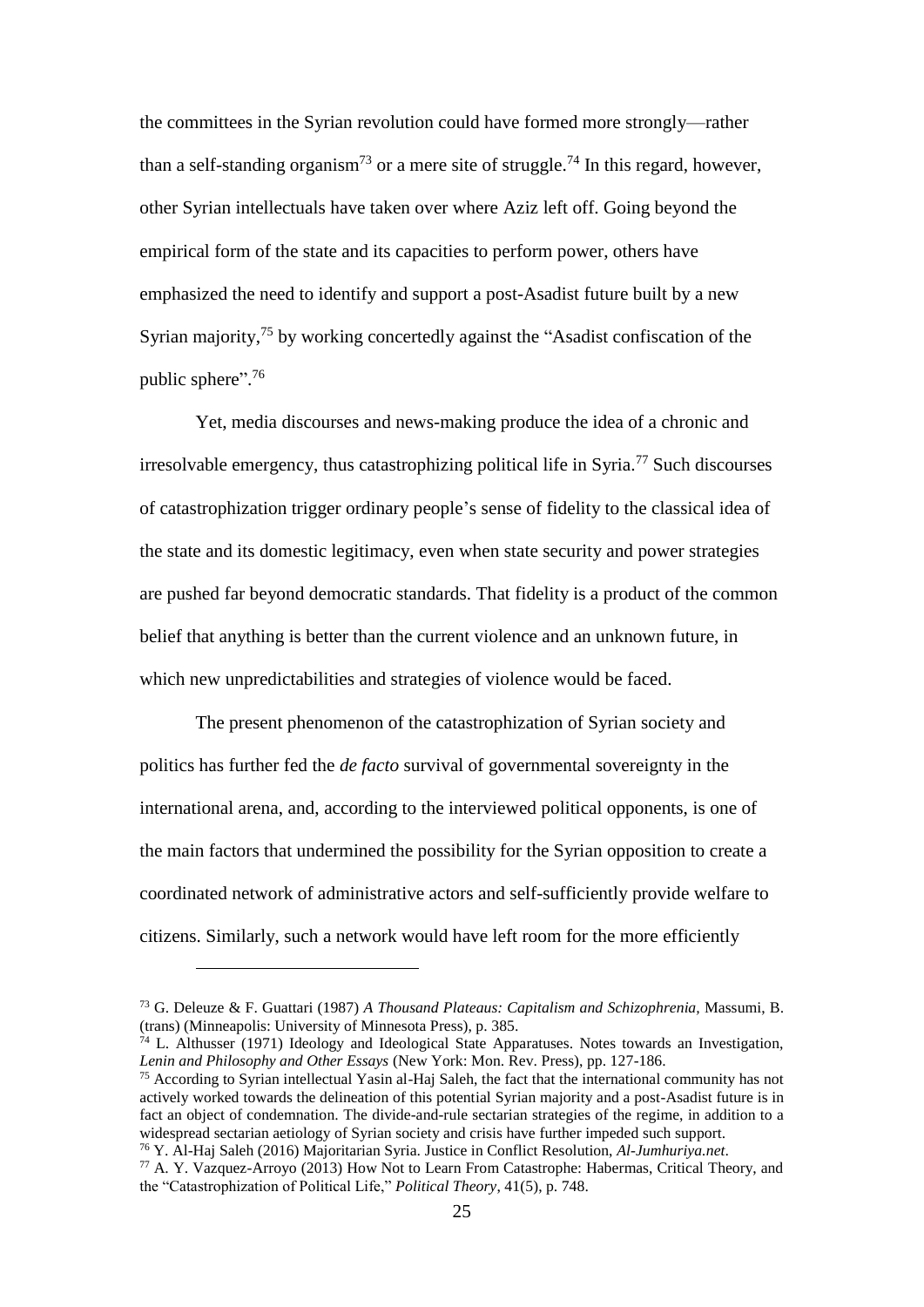"revolutionary" everyday life that Aziz was theorizing and attempting to construct by departing from the first experimental committee in Barzeh. It would have offered an alternative to the everydayness produced by the state, creating the possibility of reforming the anti-state technology of protest from within.

### **6. Conclusion**

<u>.</u>

Aziz's theories and, in general, the domestic theorization of alternative forms of statehood have too often gone unheeded in the interpretation of the Syrian crisis. On the one hand, the so-called state apparatus,  $78$  conceived as separated from the empirical reality it produces, still serves as a discursive strategy to refer to the Asad regime's ownership of resources and infrastructures in the face of multiple forms of social discontent and impoverishment. It has reflects our interviewees' idea of thinking and acting *outside of* the central state. On the other—as the present article has sought to demonstrate—the state takes shape in society in a fluid and reciprocal manner; society is also a paradoxical reproduction of state strategies. In sum, society itself is the result of a mutual structural penetration.

The conflicted relationships between dissident citizens and the central state, as much as the supposedly simple binary between popular dissent and consent, requires a phenomenological epistemology. Indeed, there can be no clear-cut distinction between what inherently constitutes the state and what gives rise to an imaginary freestanding "civil society," as both can only be observed as a network of practices and relationships<sup>79</sup> through which the socio-political order struggles to be maintained.

<sup>78</sup> Althusser, Ideology and Ideological State Apparatuses. Notes towards an Investigation.

<sup>79</sup> Mitchell, The Limits of the State: Beyond Statist Approaches and Their Critics; T. Mitchell (2006) Society, Economy and the State Effect, in: A. Gupta & A. Sharma (eds) *The Anthropology of the State: a Reader* (Oxford, UK: Blackwell Publishing), pp. 169-186.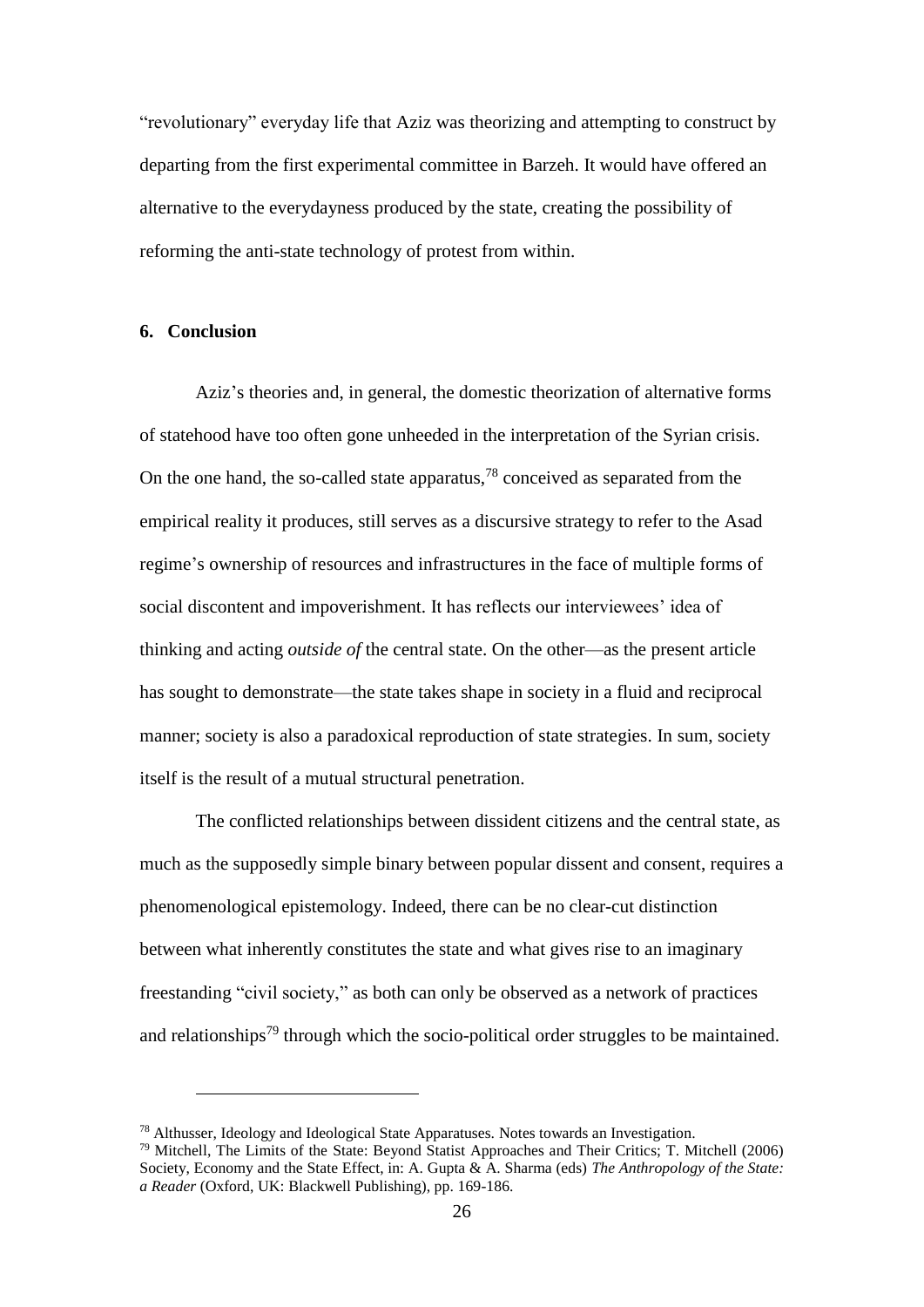This raises the importance of recognizing the complex articulation between how we think about state and society and how we can actually observe them in their empirical processes and practices.

This paper has argued against analyses based on the notion of self-standing statehood, which fails to adequately capture the reality of statehood as practiced in everyday life. Instead, it has tried to foreground how the state is incorporated into the thinking and actions of individual citizens. <sup>80</sup> In this framework, our ethnographic insights have exposed the way the state empirically manifests itself in daily life. Statehood—and not only "stateness," that is, the ontological condition of the State—*is* itself a phenomenological process, not an entity. As such, it can still be spoken of as a network, a complex terrain where controversial processes, desires, practices, and policies intertwine.

Even though it is not ontologically possible to delineate where the state begins and society ends, opposing processes and intentions can be identified in such networks. In this regard, this paper has addressed how the actions of individual citizens have practically complied with the state strategies, despite the citizens' explicit desire to oppose the state. Several material factors explain how this microreproduction of state power in people's lives is still in effect in Syria: the central state's continued ownership of the ports and other points of access to Lebanon; the state's capacity to provide an acceptable level of service to a relatively populated area of Syria; the state's ability to pay civil servants; the state's interest in keeping national schools and universities open in areas ruled by the Asad regime (these institutions are therefore not targeted by government shelling).

<sup>80</sup> J. P. Nettl (1968) The State as a Conceptual Variable, *World Politics*, 20, pp. 577.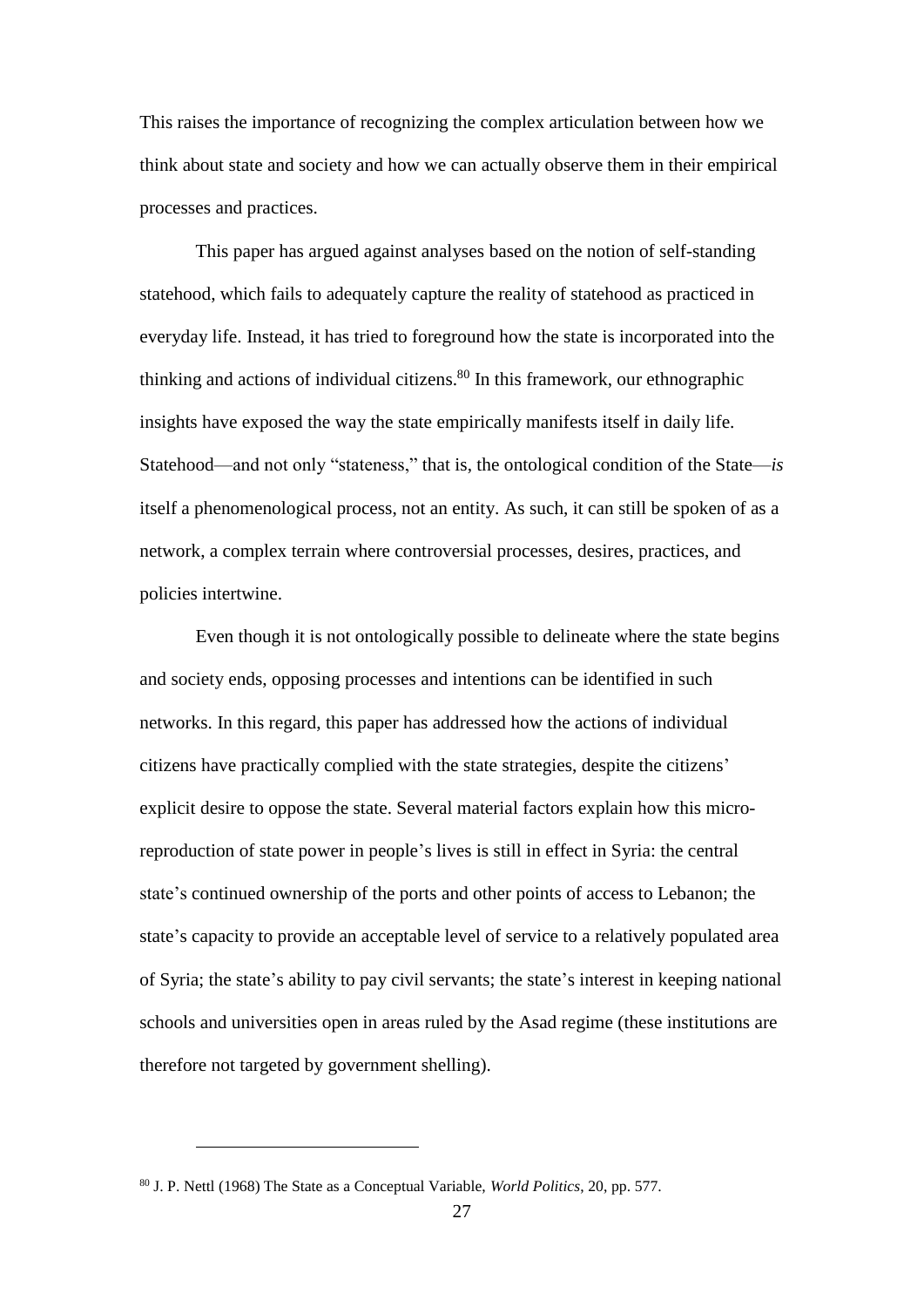The emergence of multiple statehoods—negotiating, overlapping with, and fighting each other—which the PYD political experience is revealing in northerneastern Syria—can therefore be described as a complex political phenomenon. The citizens, whether defined as hardliners or willing to compromise, are not simply restricted by political totalitarianism. Instead, they reproduce and respond to the forms of power they experience on an everyday basis. We have tried to explain the undesired reproduction of state strategies and desires in the intimate forms of everyday life<sup>81</sup> in light of an empirical lack of viable, alternative forms of everydayness. This had led to the temporary failure of political opponents to boycott the forms of everydayness that have been produced by the central state. By this token, our interviewees' intimate and public transcripts of politics represent the exact opposite of the "quiet encroachment of the subaltern".<sup>82</sup>

In conclusion, the emerging statehood of the PYD, the central state, and popular resistance can only be described as hybrid terrains of mutually conditioned practices. The Syrian state and its rival (or occasionally allied) statehoods have been reconsidered here as political processes rather than separate entities. Citizens, too, we have viewed as a product of the contradictory relations that they weave with the surviving or emerging statehoods on the ground. Popular resistance is also formed *within* state-related networks.<sup>83</sup>

While the international focus on state failure or state survival has failed to unearth, explain, and value the actual actions of citizens, new avenues for practicing everyday dissent still need to be suggested in Syria and worldwide. The current

<sup>81</sup> Mbembe, *On the Postcolony*.

<sup>82</sup> Bayat, From 'Dangerous Classes' to 'Quiet Rebels'. Politics of the Urban Subaltern in the Global South.

<sup>83</sup> Mitchell, The Limits of the State: Beyond Statist Approaches and Their Critics; Mitchell, Society, Economy and the State Effect.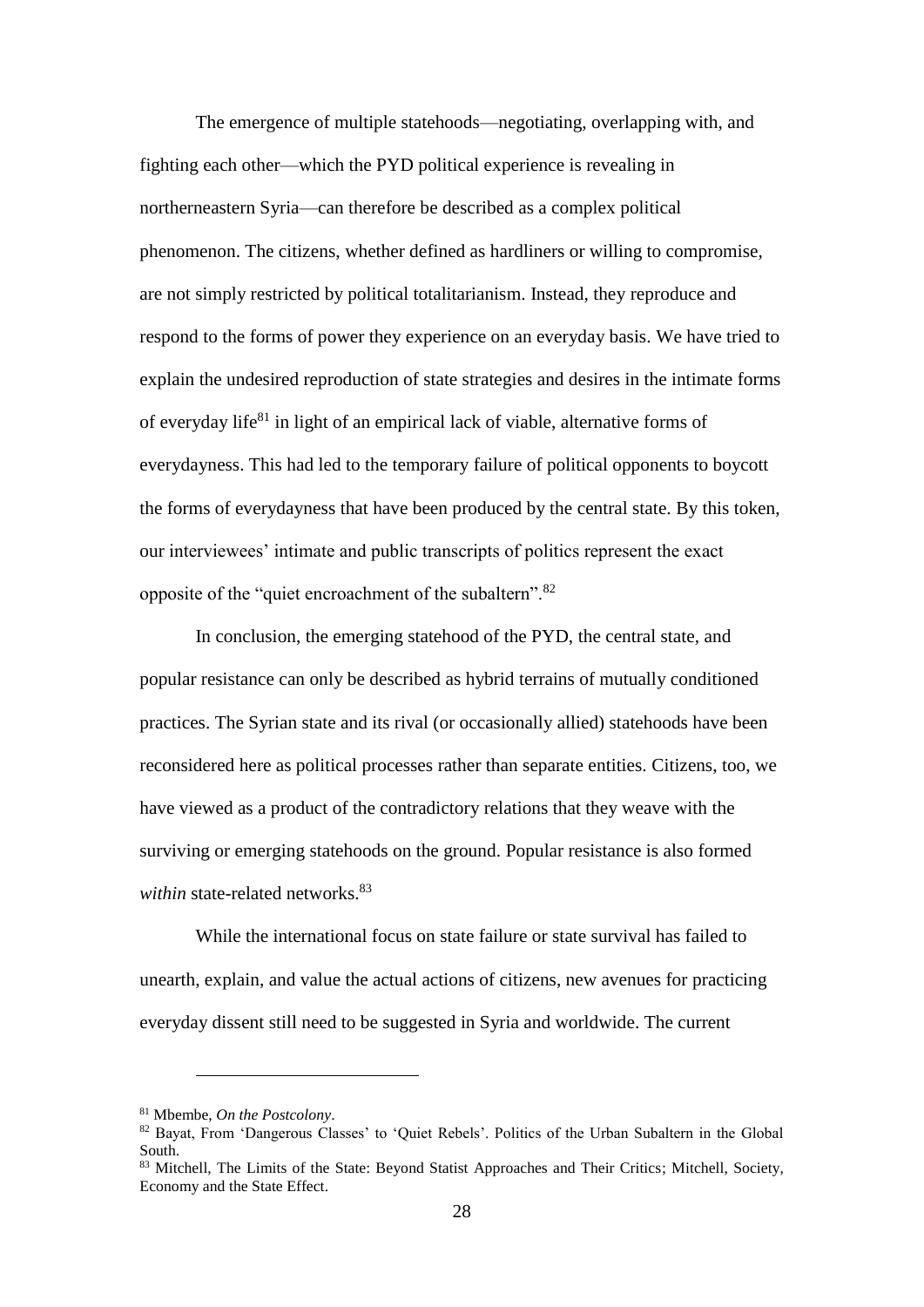political process in Syria becomes an international paradigm for contestation in crisis, which can be faced and challenged only if the state and practices of resistance are thought and approached as relational political processes.

#### **Acknowledgements**

Our particular thanks go to the anonymous peer-reviewers and the editors of *Middle East Critique* for having guided us through further reflections on such emotionally challenging themes. We are also highly indebted to Sune Haugbolle (Roskilde University) for his insightful comments on an earlier draft of this article. Our final thanks go to all of the colleagues who shared their reflections on the state and stateness in the Middle East during the 2015 and 2016 Lund workshops organized by Donatella della Ratta (John Cabot University in Rome), Mark LeVine (University of California, Irvine), and Sune Haugbolle.

#### **References**

- Agamben, G. (1998) *Homo Sacer: Sovereign Power and Bare Life*, Heller-Roazen, D. (trans) (Stanford, CA: Stanford University Press).
- Althusser, L. (1971) Ideology and Ideological State Apparatuses. Notes towards an Investigation, *Lenin and Philosophy and Other Essays*, pp. 127-186 (New York: Mon. Rev. Press).
- Aretxaga, B. (2003) Maddening States, *Annual Review of Anthropology,* 32, pp. 393- 410.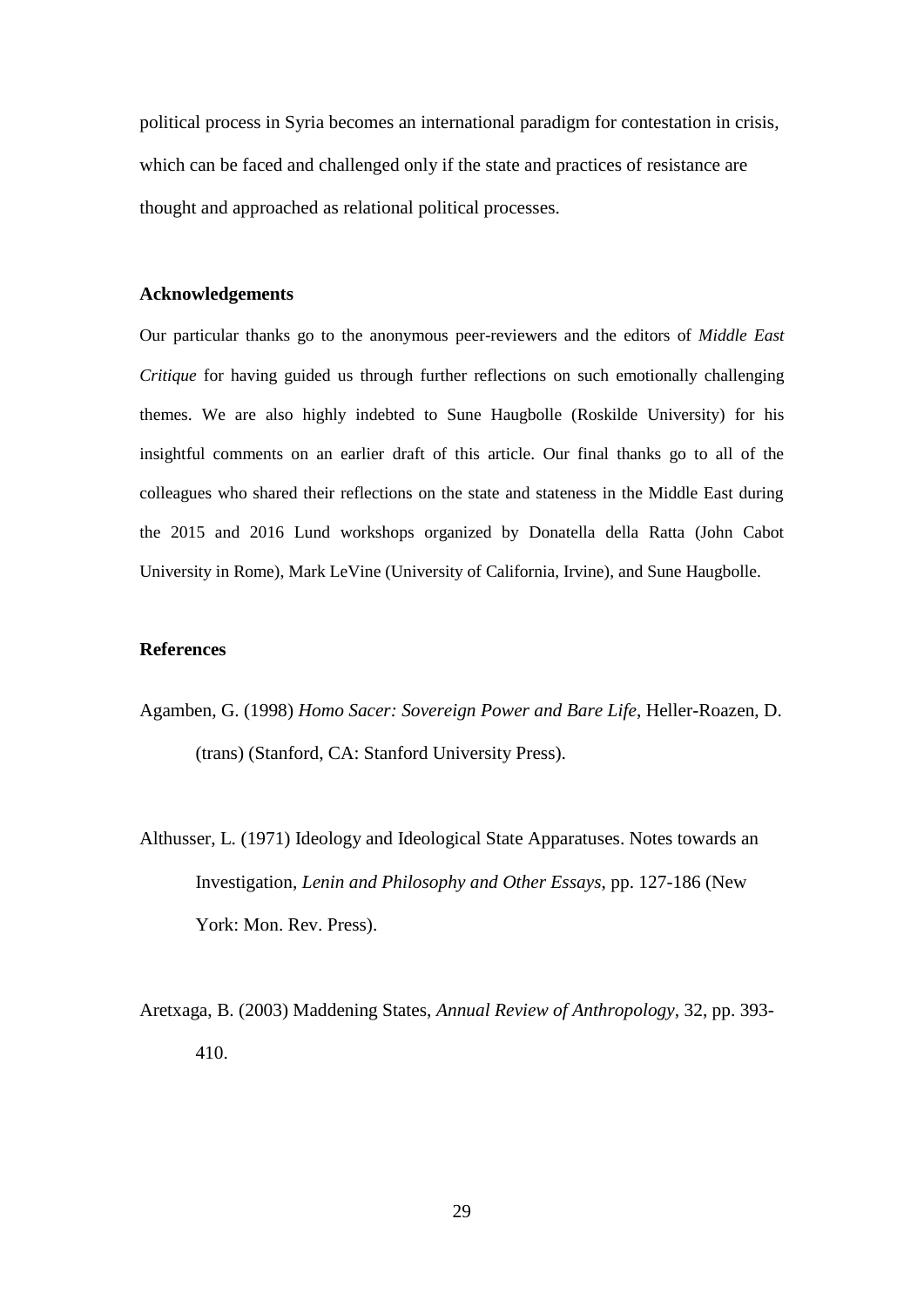- Asad, T. (2004) Where are the Margins of the State?, in: Das, V. & Poole, D. (eds) *Anthropology in the Margins of the State*, pp. 279-288 (Santa Fe, NM: School of American Research Press).
- Aziz, O. (2013) *Sous le Feu des Snipers. La Révolution de la Vie Quotidienne. Programme des Comites Locaux de Coordination de Syrie* (Paris: Éditions Antisociales).
- Bayat, A. (2000) From 'Dangerous Classes' to 'Quiet Rebels'. Politics of the Urban Subaltern in the Global South, *International Sociology*, 15 (3), pp. 533-556.
- Blair, D. (2015) Oil Middlemen between Syria and ISIL is New Target for EU Sanctions. *The Telegraph*. Available online at: [http://www.telegraph.co.uk/news/worldnews/islamic-state/11455602/Oil](http://www.telegraph.co.uk/news/worldnews/islamic-state/11455602/Oil-middleman-between-Syria-and-Isil-is-new-target-for-EU-sanctions.html)[middleman-between-Syria-and-Isil-is-new-target-for-EU-sanctions.html,](http://www.telegraph.co.uk/news/worldnews/islamic-state/11455602/Oil-middleman-between-Syria-and-Isil-is-new-target-for-EU-sanctions.html) accessed February 16, 2016.
- Brown, W. (1995) *States of Injury: Power and Freedom in Late Modernity* (Princeton, NJ: Princeton University Press).
- Call, C. T. (2008) The Fallacy of the Failed State, *Third World Quarterly,* 29 (8), pp. 1491-1507.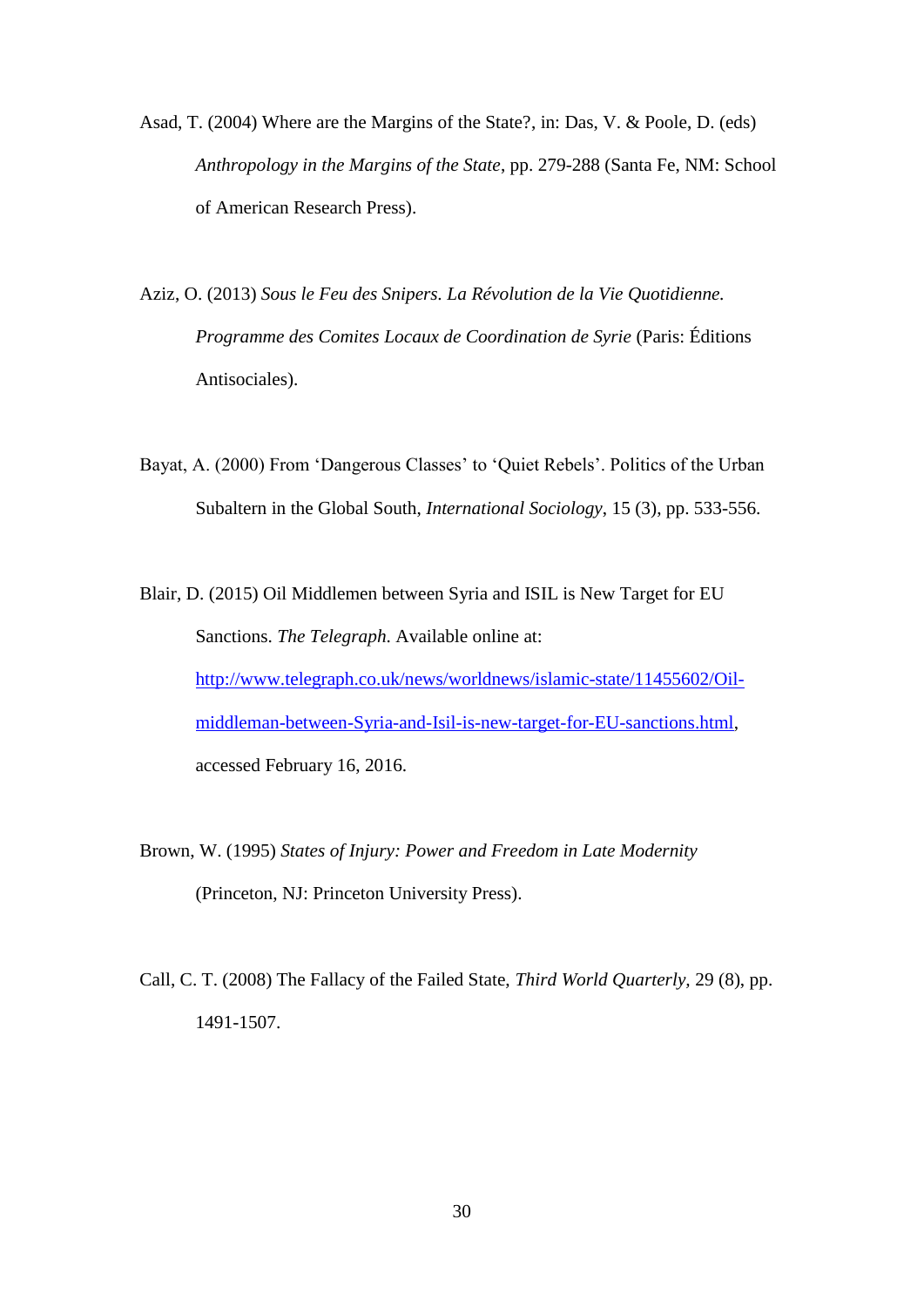- Das, V. & Poole, D. (2004) State and its Margins: Comparative Ethnographies, in: Das,V. & Poole, D. (eds) *Anthropology in the Margins of the State*, pp. 3-34 (Santa Fe, NM: School of American Research Press).
- De Certeau, M. (1984) *The Practice of Everyday Life* (Berkeley: University of California Press).
- Deleuze, G. and Guattari, F. (1987) *A Thousand Plateaus: Capitalism and Schizophrenia,* Massumi, B. (trans) (Minneapolis: University of Minnesota Press).
- Eng, B. and Martinez, J. C. (2017) Struggling to Perform the State: The Politics of Bread in the Syrian Civil War, *International Political Sociology,* pp. 1-18.
- Foucault, F., Martin, L. H. et al. (1988) *Technologies of the Self: a Seminar with Michel Foucault* (London: Tavistock).

Freire, P. (1993) *Pedagogy of the Oppressed* (London: Penguin Books).

Giddens, A. (2000) *Sociology* (Oxford: Polity Press).

Glioti A. (2013a) Syrian Oil Becomes Fault Line in War. *Al Monitor*. Available online at: [http://goo.gl/OuVcDg,](http://goo.gl/OuVcDg) accessed February 16, 2016.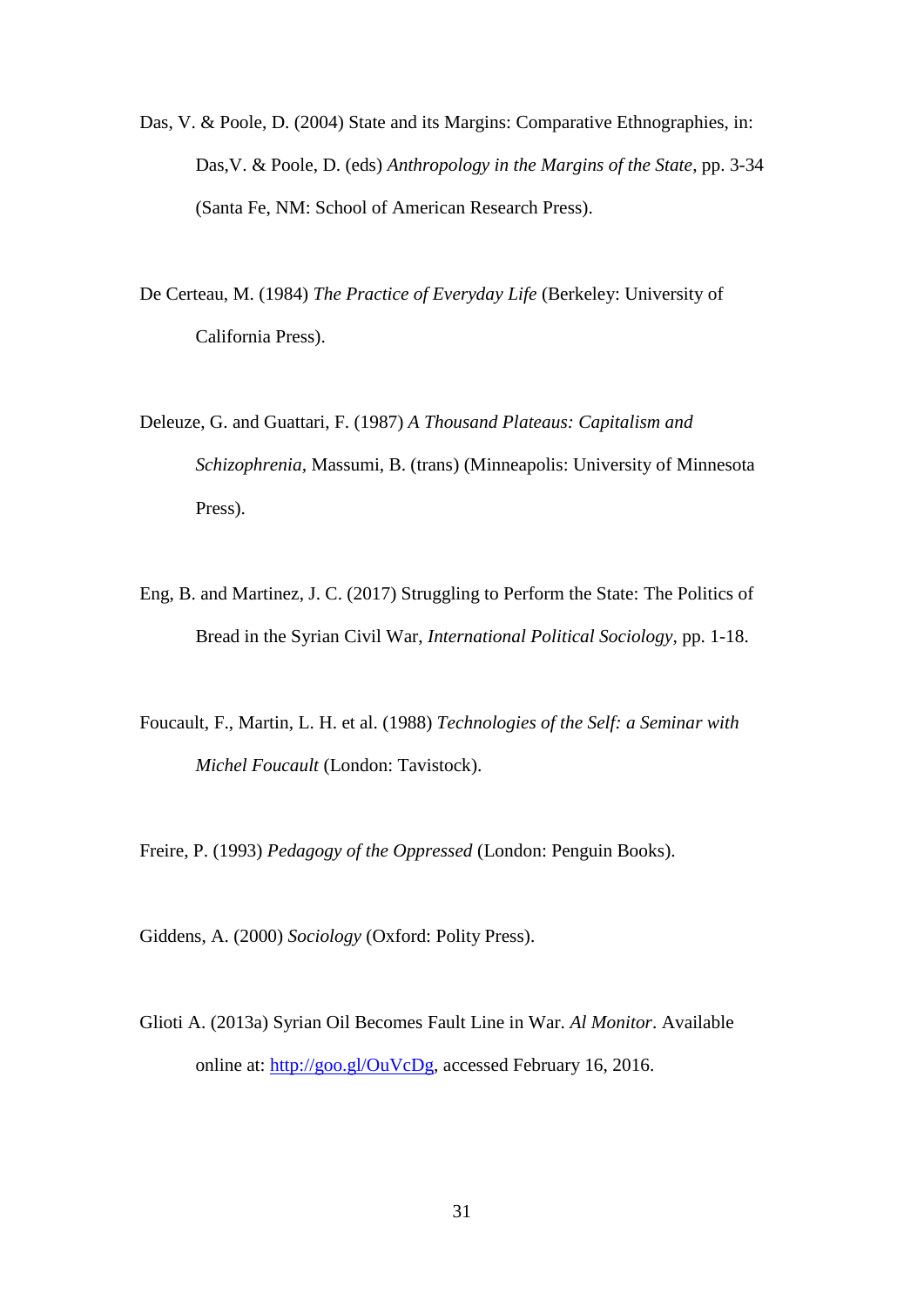Glioti, A. (2013b) Syrian War Keeps University Students at Home. *Al Monitor.* Available online at: [http://www.al-monitor.com/pulse/originals/2013/07/syria](http://www.al-monitor.com/pulse/originals/2013/07/syria-war-education-kurds-fsa-1.html)[war-education-kurds-fsa-1.html#,](http://www.al-monitor.com/pulse/originals/2013/07/syria-war-education-kurds-fsa-1.html) accessed February 16, 2016.

Haddad, B. (2012) Business Networks in Syria: the Political Economy of Authoritarian Resilience (Stanford, CA: Stanford University Press).

Hague, W. (2012) Syria's Asad Lost Legitimacy. *Arab Times*. Available online at: [http://www.arabtimesonline.com/NewsDetails/tabid/96/smid/414/ArticleID/18](http://www.arabtimesonline.com/NewsDetails/tabid/96/smid/414/ArticleID/181017/reftab/73/Default.aspx) [1017/reftab/73/Default.aspx,](http://www.arabtimesonline.com/NewsDetails/tabid/96/smid/414/ArticleID/181017/reftab/73/Default.aspx) accessed February 16, 2016.

Al-Haj Saleh, Y. (2016) Majoritarian Syria. Justice in Conflict Resolution. *Al-Jumhuriya.net*. Available online at: [http://aljumhuriya.net/en/syrian](http://aljumhuriya.net/en/syrian-revolution/majoritarian-syria-justice-in-conflict-resolution)[revolution/majoritarian-syria-justice-in-conflict-resolution,](http://aljumhuriya.net/en/syrian-revolution/majoritarian-syria-justice-in-conflict-resolution) accessed January 29, 2017.

- Herzfeld, M. (2004) *Cultural Intimacy: Social Poetics in the Nation-State* (New York and London: Routledge).
- Hinnebusch, R. (2011) The Ba'th Party in Post-Ba'thist Syria: President, Party, and the Struggle for Reform, *Middle East Critique*, 20 (2), pp. 109-125.
- Hubbard, B., Krauss, C. & Schmitt, E. (2014). Rebels in Syria claim Control of Resources. *The New York Times*. Available online at: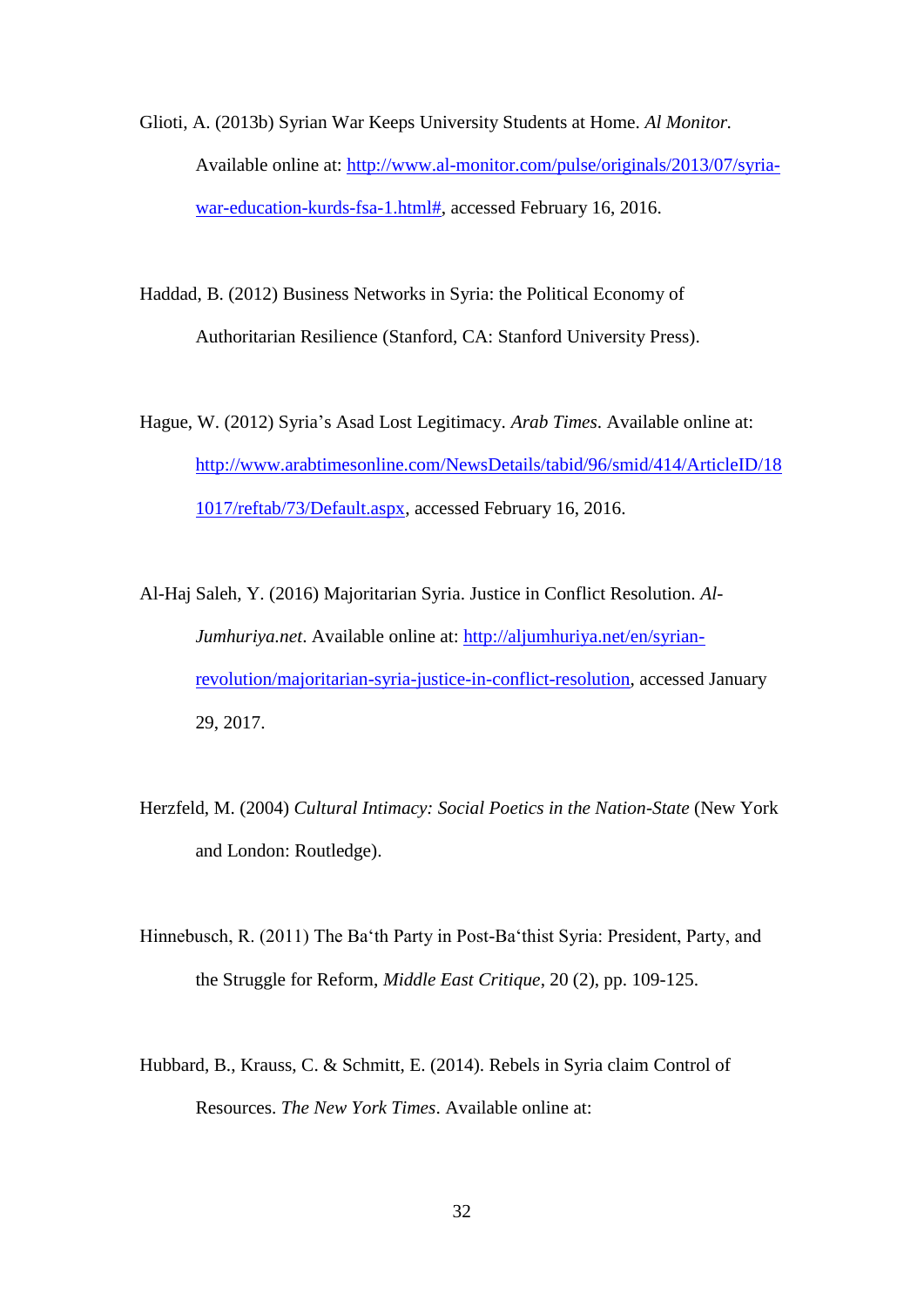[http://www.nytimes.com/2014/01/29/world/middleeast/rebels-in-syria-claim](http://www.nytimes.com/2014/01/29/world/middleeast/rebels-in-syria-claim-control-of-resources.html?_r=2)control-of-resources.html? r=2, accessed February 11, 2016.

Keating, J. (2013). Does the US Recognize Asad as Legitimate Now? Did it Ever Not?. *The World*. Available online at: [http://www.slate.com/blogs/the\\_world\\_/2013/09/13/Asad\\_s\\_legitimacy\\_has\\_t](http://www.slate.com/blogs/the_world_/2013/09/13/assad_s_legitimacy_has_the_administration_flip_flopped_on_recognizing_assad.html) [he\\_administration\\_flip\\_flopped\\_on\\_recognizing\\_Asad.html,](http://www.slate.com/blogs/the_world_/2013/09/13/assad_s_legitimacy_has_the_administration_flip_flopped_on_recognizing_assad.html) accessed January 31, 2016.

Leenders, R. (2013) "Oh Buthaina, Oh Sha'ban, the Hawrani is not Hungry—We Want Freedom!": Revolutionary Framing and Mobilization at the Onset of the Syrian Uprising, in: Beinin, J. and Vairel, F. (eds) *Social Movements, Mobilization, and Contestation in the Middle East and North Africa*, 2nd revised edition, pp. 246-265 (Stanford, CA: Stanford University Press).

- Lenin, V. I. (1918) The State and Revolution. The Marxist Theory of the State & the Tasks of the Proletariat in the Revolution, *Collected Works*, 25, pp. 381-492.
- Loveman, M. (1998) The Modern State and the Primitive Accumulation of Symbolic Power, *The American Journal of Sociology*, 110, pp. 1651-1683.

Lutz, C. (2008) Empire is in the Detail, *American Ethnologist*, 33 (4), pp. 593-611.

Mbembe, A. (2001) *On the Postcolony* (Berkeley, CA: University of California Press).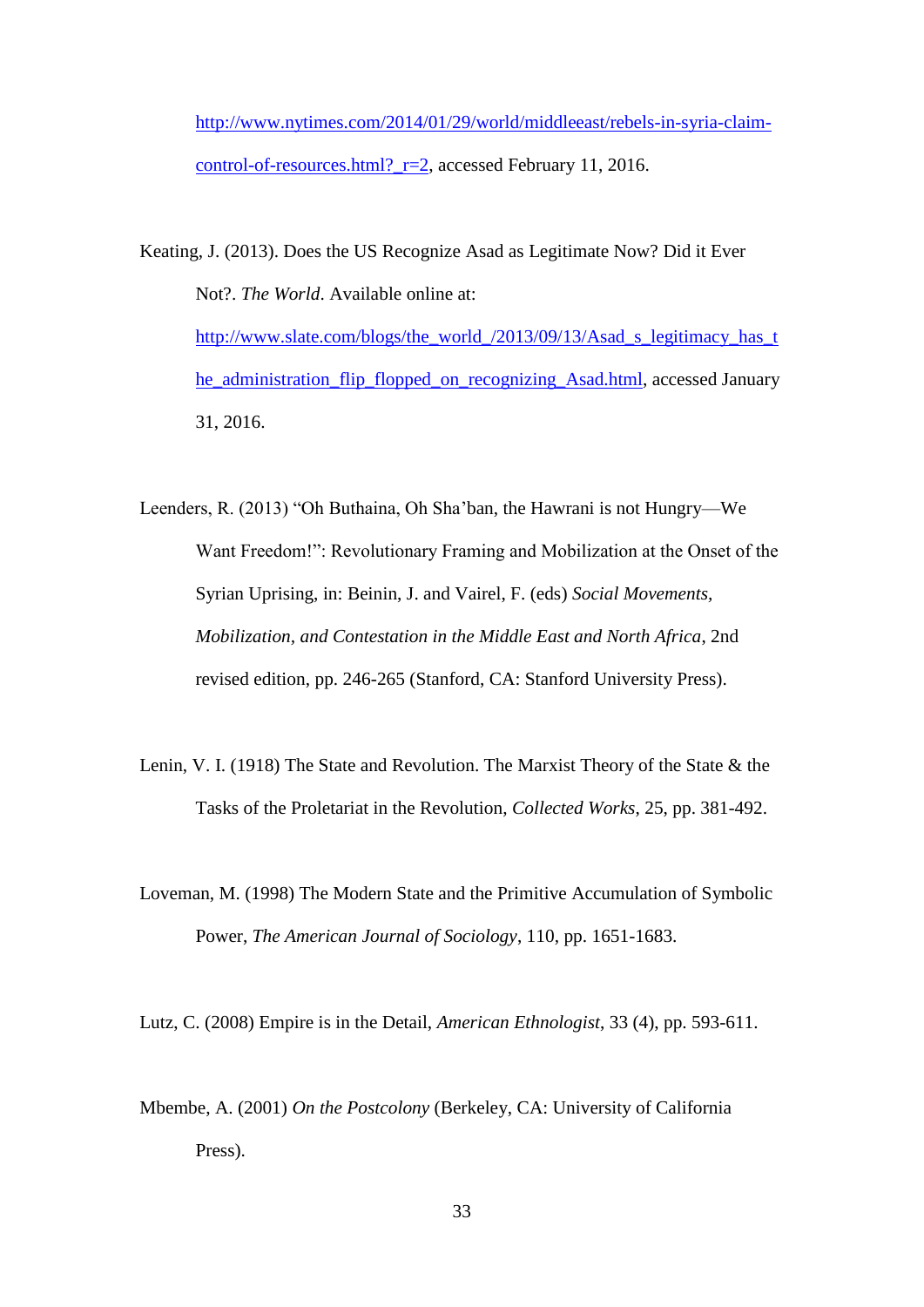- Mitchell, T. (1991) The Limits of the State: Beyond Statist Approaches and Their Critics, *The American Political Science Review,* 85 (1), pp. 77-96.
- Mitchell, T. (2006) Society, Economy and the State Effect. In: Gupta, A. & Sharma, A. (eds) *The Anthropology of the State: a Reader*, pp. 169-186 (Oxford, UK: Blackwell Publishing).

Moran, J. (2005) *Reading the Everyday* (London, UK: Routledge).

- Nelson, D. M. (2004) Anthropologist Discovers Legendary Two-Faced Indian! Margins, the State, and Duplicity in Postwar Guatemala, in: Das, V. and Poole, D. (eds) *Anthropology in the Margins of the State*, pp. 117-140 (Santa Fe, NM: School of American Research Press).
- Nettl, J. P. (1968) The State as a Conceptual Variable, *World Politics*, 20, pp. 559- 592.
- Pfeffer, A. (2016) ISIS Flourishes in Failed States: Syria, Iraq, Libya and Now Belgium. *Haaretz.* Available online at: [http://www.haaretz.com/israel](http://www.haaretz.com/israel-news/.premium-1.711158)[news/.premium-1.711158,](http://www.haaretz.com/israel-news/.premium-1.711158) accessed February 5, 2017.
- Phillips, C. (2015) Sectarianism and Conflict in Syria, *Third World Quarterly*, 36 (2), pp. 357-376.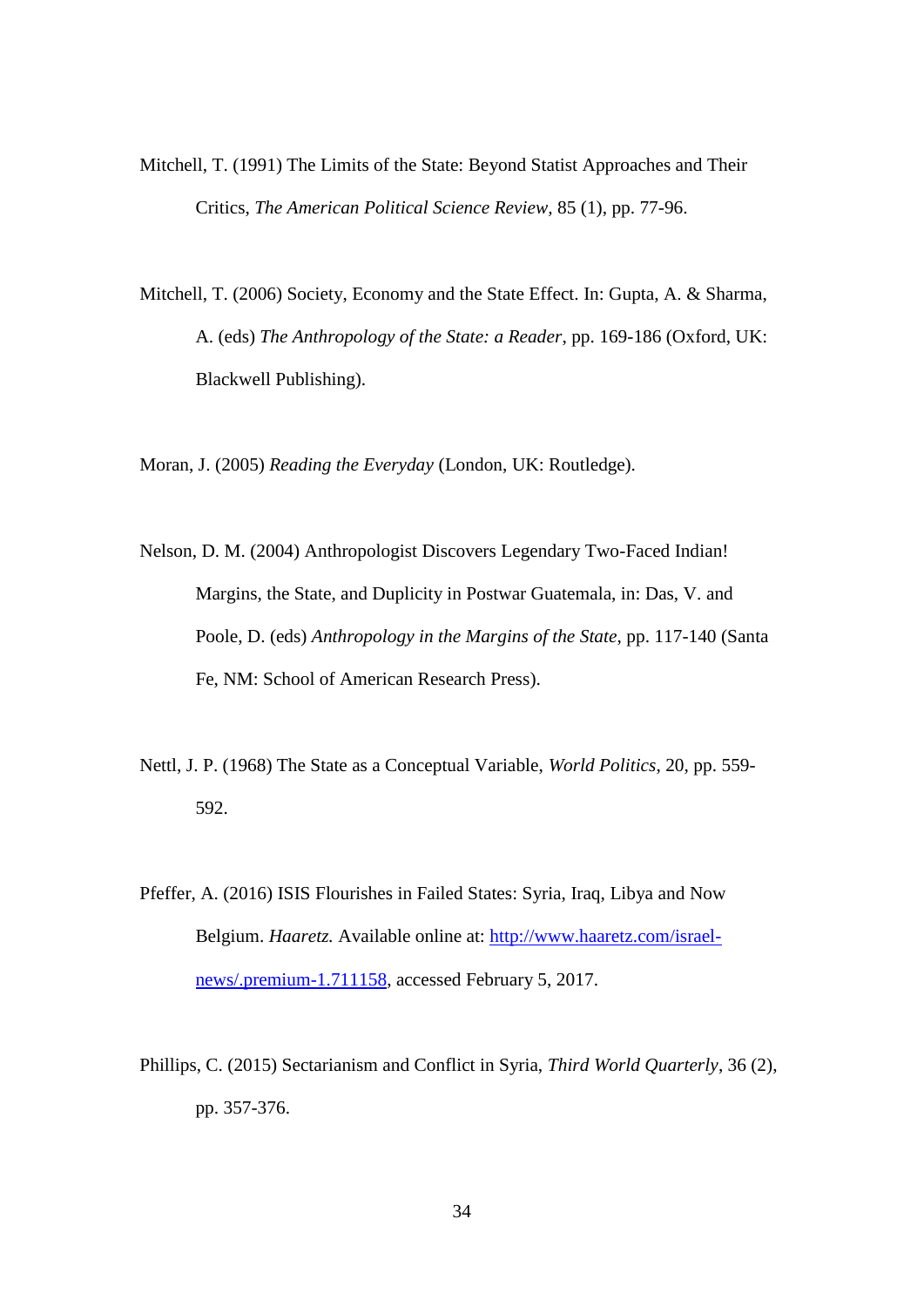- Poole, D. (2004) Between Threat and Guarantee: Justice and Community in the Margins of the Peruvian State, in: Das, V. and Poole, D. (eds) *Anthropology in the Margins of the State*, pp. 35-66 (Santa Fe, NM: School of American Research Press).
- Rabo, A. (2011) Conviviality and Conflict in Contemporary Aleppo, *Religious Minorities in the Middle East,* 108, pp. 123-147.
- Scott, J. C. (1990) *Domination and the Arts of Resistance. Hidden Transcripts* (New Haven and London: Yale University Press).
- Sinclair, C. & Kajjo, S. (2011) The Evolution of Kurdish Politics in Syria. *Middle East Research and Information Project*. Available online at: [http://www.merip.org/mero/mero083111,](http://www.merip.org/mero/mero083111) accessed February 11, 2016.
- Sinjab, L. (2012). Darayya Death Shock Syrians. *BBC*. Available online at: [http://www.bbc.co.uk/news/world-middle-east-19391466,](http://www.bbc.co.uk/news/world-middle-east-19391466) accessed November 26, 2016.
- Stoler, A. L., McGranahan, C. & Perdue, P. C. (eds) (2007) *Imperial Formations* (Santa Fe, NM: SAR Press).
- Trombetta, L. (2013) *Siria. Dagli Ottomani agli Asad. E Oltre* (Milan: Edizioni Mondadori Università).